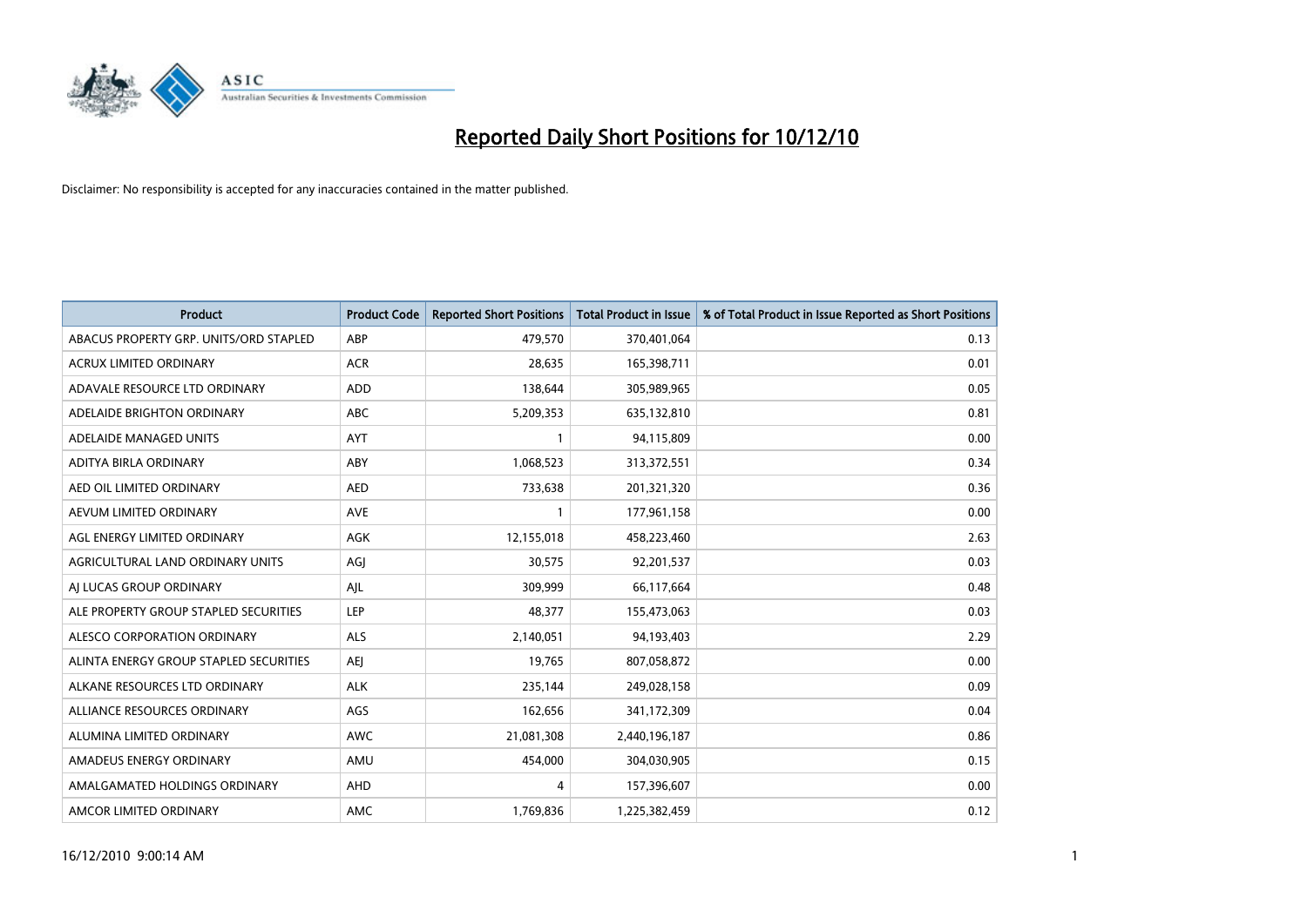

| <b>Product</b>                          | <b>Product Code</b> | <b>Reported Short Positions</b> | <b>Total Product in Issue</b> | % of Total Product in Issue Reported as Short Positions |
|-----------------------------------------|---------------------|---------------------------------|-------------------------------|---------------------------------------------------------|
| AMP LIMITED ORDINARY                    | AMP                 | 27,879,895                      | 2,094,424,200                 | 1.31                                                    |
| AMPELLA MINING ORDINARY                 | <b>AMX</b>          | 690,570                         | 200,225,108                   | 0.34                                                    |
| ANDEAN RESOURCES LTD ORDINARY           | <b>AND</b>          | 63,584                          | 549,122,588                   | 0.00                                                    |
| ANGLOGOLD ASHANTI CDI 5:1               | AGG                 | 4                               | 89,207,765                    | 0.00                                                    |
| ANSELL LIMITED ORDINARY                 | <b>ANN</b>          | 2,029,565                       | 133,007,903                   | 1.52                                                    |
| ANTARES ENERGY LTD ORDINARY             | <b>AZZ</b>          | 22,090                          | 299,333,110                   | 0.00                                                    |
| ANZ BANKING GRP LTD ORDINARY            | ANZ                 | 7,543,887                       | 2,561,398,953                 | 0.28                                                    |
| APA GROUP STAPLED SECURITIES            | APA                 | 5,989,249                       | 551,689,118                   | 1.09                                                    |
| APEX MINERALS NL ORDINARY               | <b>AXM</b>          | 885,146                         | 3,567,819,915                 | 0.02                                                    |
| APN EUROPEAN RETAIL UNITS STAPLED SEC.  | <b>AEZ</b>          | 11,832                          | 544,910,660                   | 0.00                                                    |
| APN NEWS & MEDIA ORDINARY               | <b>APN</b>          | 14,766,633                      | 606,084,019                   | 2.43                                                    |
| APOLLO GAS LIMITED ORDINARY             | <b>AZO</b>          | 375,000                         | 90,400,136                    | 0.41                                                    |
| AQUARIUS PLATINUM. ORDINARY             | <b>AOP</b>          | 3,231,192                       | 463,241,295                   | 0.68                                                    |
| AQUILA RESOURCES BONUS DEFERRED         | <b>AQABA</b>        | 74,263                          | 32,286,218                    | 0.23                                                    |
| AQUILA RESOURCES ORDINARY               | <b>AQA</b>          | 1,610,654                       | 322,862,186                   | 0.48                                                    |
| ARAFURA RESOURCE LTD ORDINARY           | ARU                 | 5,383,862                       | 334,995,342                   | 1.60                                                    |
| ARB CORPORATION ORDINARY                | <b>ARP</b>          | 204,686                         | 72,481,302                    | 0.27                                                    |
| ARDENT LEISURE GROUP STAPLED SECURITIES | AAD                 | 1,899,870                       | 312,836,274                   | 0.61                                                    |
| ARISTOCRAT LEISURE ORDINARY             | ALL                 | 17,864,920                      | 533,983,910                   | 3.32                                                    |
| ASCIANO LIMITED ORDINARY                | <b>AIO</b>          | 27.476.048                      | 2,926,103,883                 | 0.94                                                    |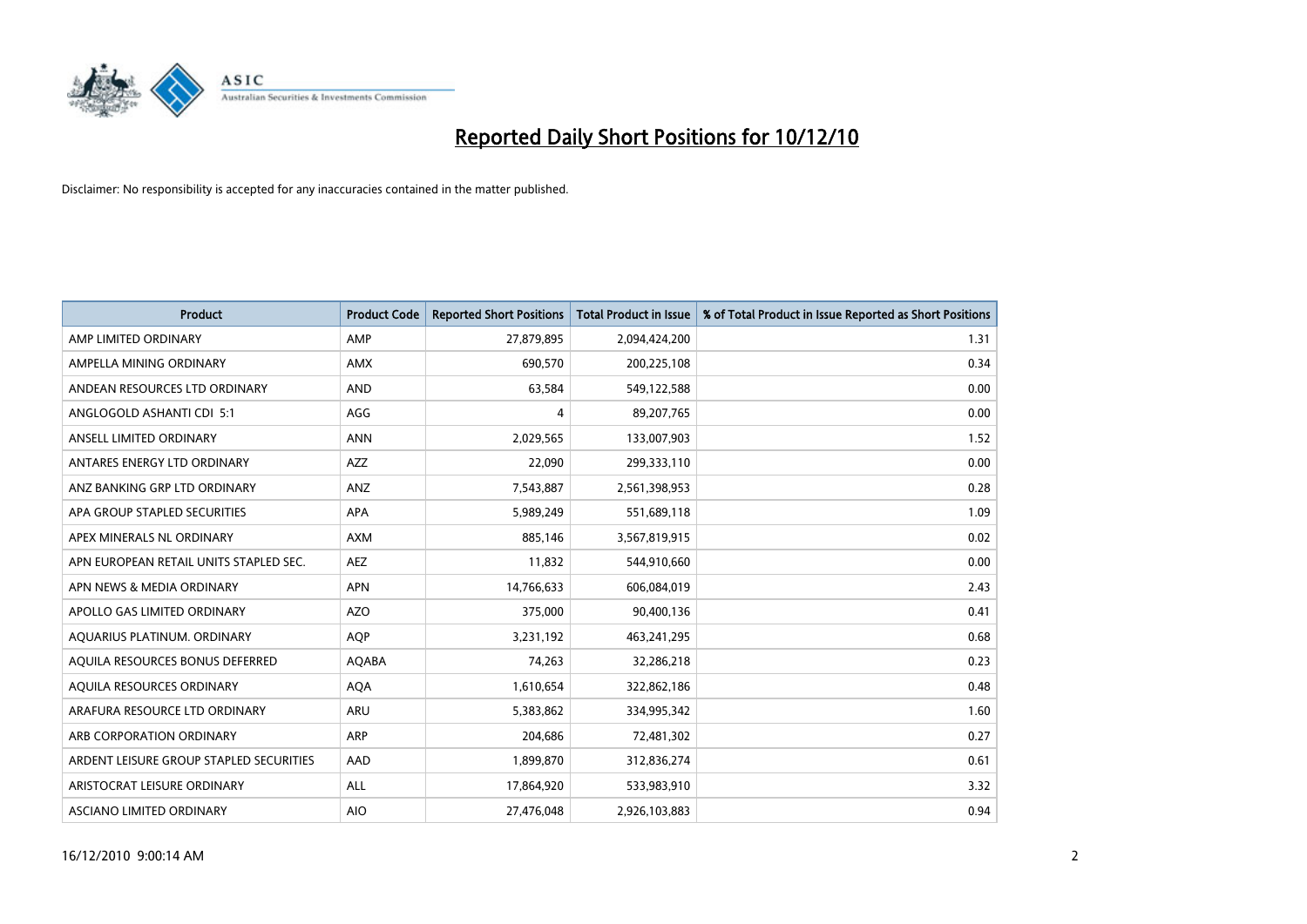

| Product                                 | <b>Product Code</b> | <b>Reported Short Positions</b> | Total Product in Issue | % of Total Product in Issue Reported as Short Positions |
|-----------------------------------------|---------------------|---------------------------------|------------------------|---------------------------------------------------------|
| ASG GROUP LIMITED ORDINARY              | <b>ASZ</b>          | 6,170                           | 168,247,718            | 0.00                                                    |
| ASPEN GROUP ORD/UNITS STAPLED           | <b>APZ</b>          | 1,027,590                       | 588,269,075            | 0.16                                                    |
| <b>ASTON RES LTD ORDINARY</b>           | <b>AZT</b>          | 31,239                          | 204,527,604            | 0.02                                                    |
| ASTRO JAP PROP GROUP STAPLED SECURITIES | AJA                 | 706,043                         | 508,212,161            | 0.14                                                    |
| ASX LIMITED ORDINARY                    | <b>ASX</b>          | 1,476,912                       | 175,136,729            | 0.84                                                    |
| ATLANTIC LIMITED ORDINARY               | ATI                 | 182,403                         | 108,795,870            | 0.17                                                    |
| ATLAS IRON LIMITED ORDINARY             | AGO                 | 5,326,558                       | 546,957,119            | 0.96                                                    |
| AUCKLAND INTERNATION ORDINARY           | AIA                 | 122,041                         | 1,317,998,787          | 0.01                                                    |
| AURORA OIL & GAS ORDINARY               | <b>AUT</b>          | 495,978                         | 334, 365, 342          | 0.14                                                    |
| AUSDRILL LIMITED ORDINARY               | <b>ASL</b>          | 77,243                          | 262,700,575            | 0.02                                                    |
| AUSENCO LIMITED ORDINARY                | <b>AAX</b>          | 4,737,111                       | 122,427,576            | 3.86                                                    |
| <b>AUSTAL LIMITED ORDINARY</b>          | ASB                 | 211,745                         | 188,069,638            | 0.11                                                    |
| AUSTAR UNITED ORDINARY                  | <b>AUN</b>          | 16,172,011                      | 1,271,357,418          | 1.25                                                    |
| AUSTBROKERS HOLDINGS ORDINARY           | <b>AUB</b>          | 2                               | 54,339,433             | 0.00                                                    |
| AUSTIN ENGINEERING ORDINARY             | <b>ANG</b>          | 19,127                          | 71,364,403             | 0.02                                                    |
| <b>AUSTRALAND ASSETS ASSETS</b>         | <b>AAZPB</b>        | 1,168                           | 2,750,000              | 0.04                                                    |
| AUSTRALAND PROPERTY STAPLED SECURITY    | <b>ALZ</b>          | 718,222                         | 576,837,197            | 0.11                                                    |
| AUSTRALIAN AGRICULT. ORDINARY           | AAC                 | 1,744,149                       | 264,264,459            | 0.64                                                    |
| <b>AUSTRALIAN EDUCATION UNITS</b>       | <b>AEU</b>          | 625,000                         | 134,973,383            | 0.46                                                    |
| AUSTRALIAN INFRASTR, UNITS/ORDINARY     | <b>AIX</b>          | 296,506                         | 620,733,944            | 0.06                                                    |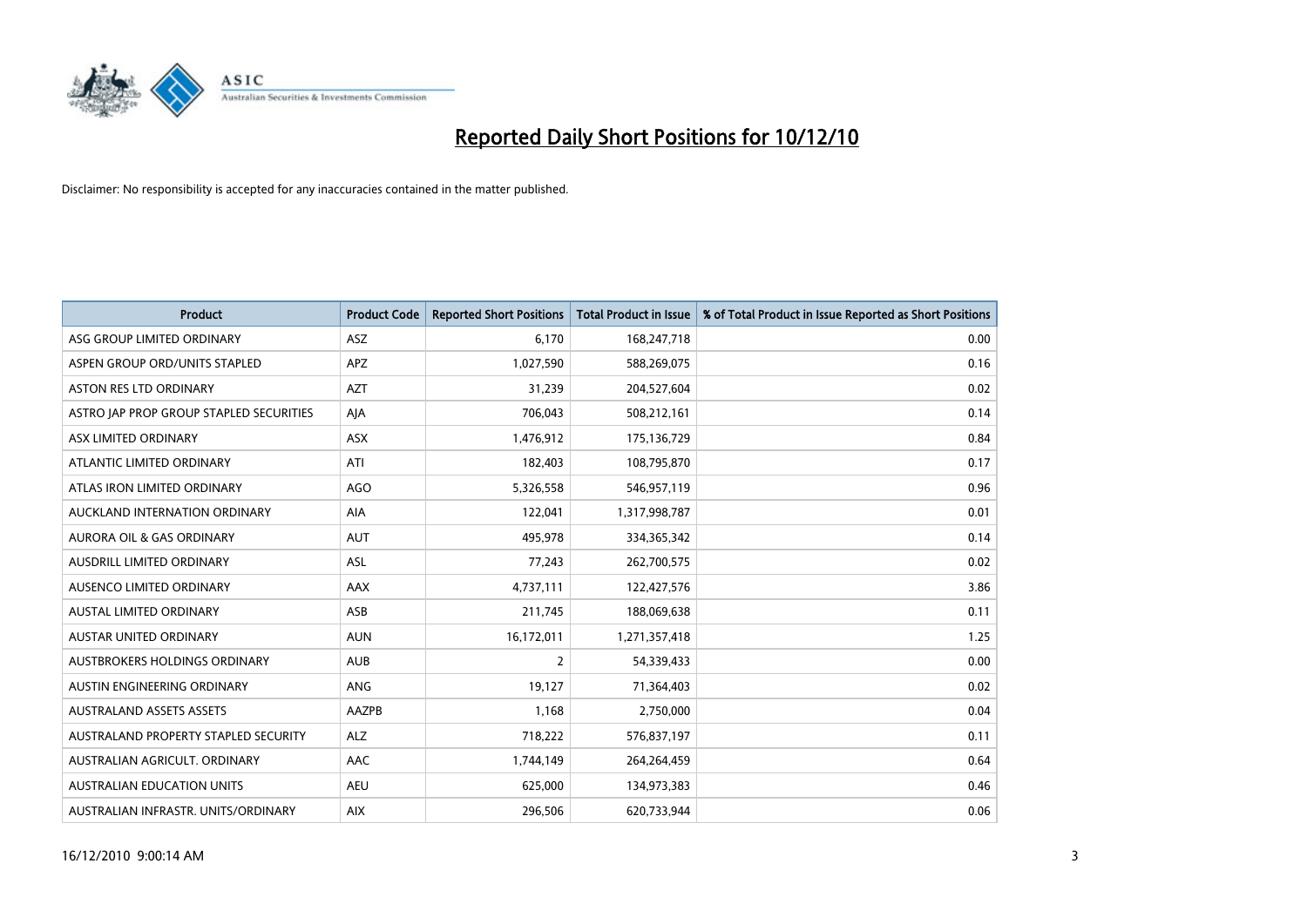

| Product                              | <b>Product Code</b> | <b>Reported Short Positions</b> | <b>Total Product in Issue</b> | % of Total Product in Issue Reported as Short Positions |
|--------------------------------------|---------------------|---------------------------------|-------------------------------|---------------------------------------------------------|
| <b>AUSTRALIAN LEADERS ORDINARY</b>   | <b>ALF</b>          | 12,500                          | 65,478,119                    | 0.02                                                    |
| AUSTRALIAN MINES LTD ORDINARY        | <b>AUZ</b>          | 1,400,000                       | 349,083,108                   | 0.40                                                    |
| AUSTRALIAN PHARM, ORDINARY           | API                 | 1,542,762                       | 488,115,883                   | 0.30                                                    |
| AUTOMOTIVE HOLDINGS ORDINARY         | AHE                 | 274,932                         | 226,387,577                   | 0.12                                                    |
| AVEXA LIMITED ORDINARY               | <b>AVX</b>          | 243,657                         | 847,688,779                   | 0.03                                                    |
| AVOCA RESOURCES ORDINARY             | <b>AVO</b>          | 162,456                         | 302,519,660                   | 0.05                                                    |
| AWB LIMITED ORDINARY                 | AWB                 | 1,081,337                       | 824,281,667                   | 0.13                                                    |
| AWE LIMITED ORDINARY                 | <b>AWE</b>          | 5,106,629                       | 521,871,941                   | 0.97                                                    |
| AXA ASIA PACIFIC ORDINARY            | <b>AXA</b>          | 1,116,187                       | 2,067,095,545                 | 0.05                                                    |
| <b>BANDANNA ENERGY ORDINARY</b>      | <b>BND</b>          | 24,497                          | 370,262,159                   | 0.01                                                    |
| BANK OF QUEENSLAND. ORDINARY         | <b>BOQ</b>          | 1,201,814                       | 222,072,957                   | 0.54                                                    |
| <b>BANNERMAN RESOURCES ORDINARY</b>  | <b>BMN</b>          | 46,200                          | 204,435,934                   | 0.02                                                    |
| BASS STRAIT OIL CO ORDINARY          | <b>BAS</b>          | 1,482                           | 291,030,250                   | 0.00                                                    |
| BATHURST RESOURCES ORDINARY          | <b>BTU</b>          | 2,970,453                       | 606,600,705                   | 0.49                                                    |
| <b>BAUXITE RESOURCE LTD ORDINARY</b> | <b>BAU</b>          | 35,697                          | 234,379,896                   | 0.02                                                    |
| BC IRON LIMITED ORDINARY             | <b>BCI</b>          | 24,700                          | 88,561,000                    | 0.02                                                    |
| BEACH ENERGY LIMITED ORDINARY        | <b>BPT</b>          | 4,499,772                       | 1,098,548,140                 | 0.41                                                    |
| BEADELL RESOURCE LTD ORDINARY        | <b>BDR</b>          | 95,765                          | 621,937,828                   | 0.02                                                    |
| BENDIGO AND ADELAIDE ORDINARY        | <b>BEN</b>          | 4,946,899                       | 357,588,814                   | 1.38                                                    |
| BERKELEY RESOURCES ORDINARY          | <b>BKY</b>          | 465,263                         | 141,791,018                   | 0.32                                                    |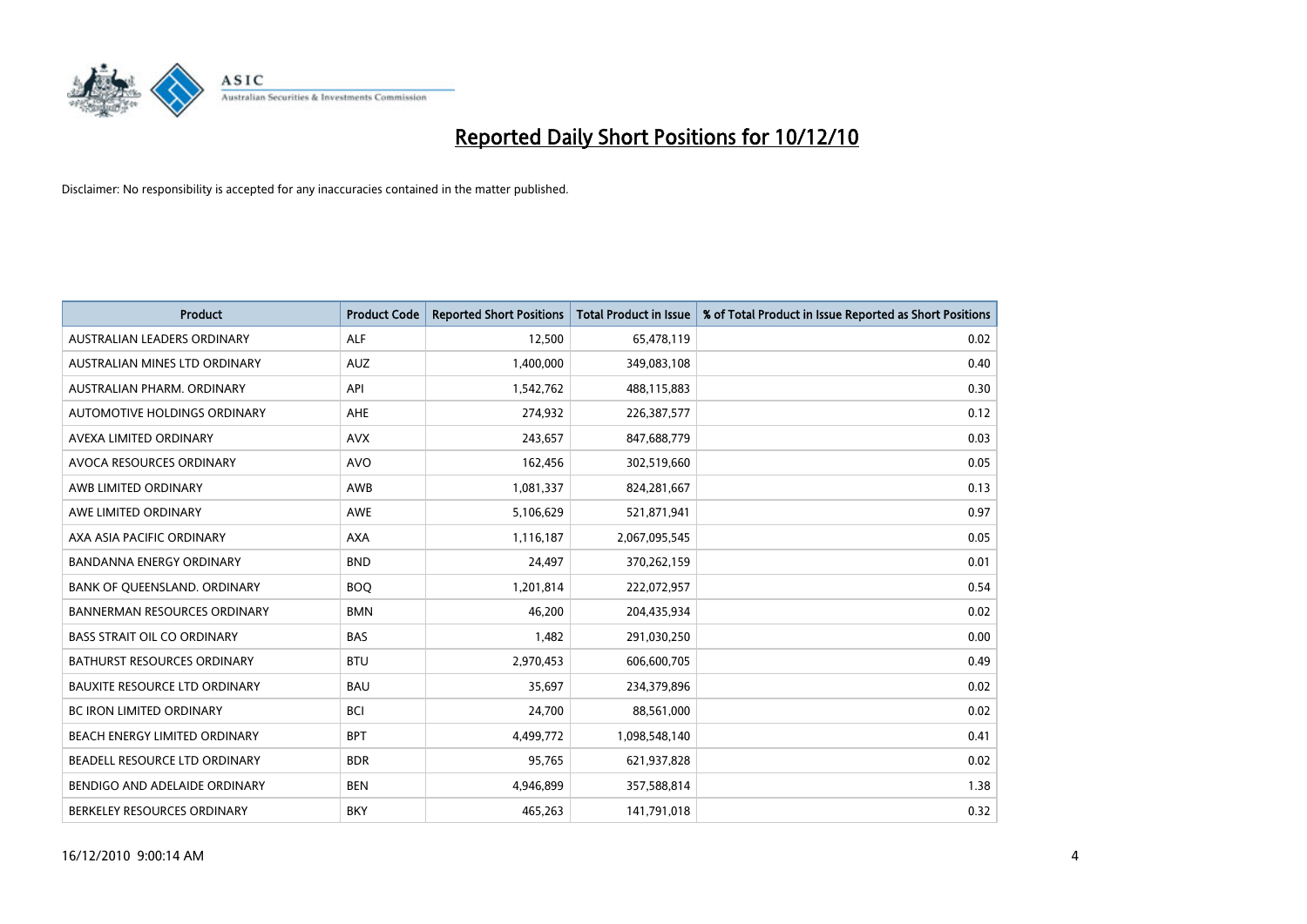

| <b>Product</b>                           | <b>Product Code</b> | <b>Reported Short Positions</b> | <b>Total Product in Issue</b> | % of Total Product in Issue Reported as Short Positions |
|------------------------------------------|---------------------|---------------------------------|-------------------------------|---------------------------------------------------------|
| <b>BHP BILLITON LIMITED ORDINARY</b>     | <b>BHP</b>          | 35,018,103                      | 3,356,081,497                 | 1.01                                                    |
| <b>BILLABONG ORDINARY</b>                | <b>BBG</b>          | 9,239,260                       | 253,613,826                   | 3.63                                                    |
| <b>BIOTA HOLDINGS ORDINARY</b>           | <b>BTA</b>          | 1,729,820                       | 180,691,377                   | 0.96                                                    |
| <b>BISALLOY STEEL ORDINARY</b>           | <b>BIS</b>          | 84,480                          | 216,455,965                   | 0.04                                                    |
| BKI INVESTMENT LTD ORDINARY              | <b>BKI</b>          | 508                             | 420,919,092                   | 0.00                                                    |
| <b>BLACKTHORN RESOURCES ORDINARY</b>     | <b>BTR</b>          | 35,848                          | 106,885,300                   | 0.03                                                    |
| <b>BLUESCOPE STEEL LTD ORDINARY</b>      | <b>BSL</b>          | 18,715,945                      | 1,842,207,385                 | 1.01                                                    |
| <b>BOART LONGYEAR ORDINARY</b>           | <b>BLY</b>          | 3,718,369                       | 461,163,412                   | 0.80                                                    |
| <b>BOOM LOGISTICS ORDINARY</b>           | <b>BOL</b>          | 337,999                         | 461,500,712                   | 0.07                                                    |
| BORAL LIMITED, ORDINARY                  | <b>BLD</b>          | 24,622,090                      | 724,446,767                   | 3.38                                                    |
| BOTSWANA METALS LTD ORDINARY             | <b>BML</b>          | 7,000                           | 106,421,094                   | 0.01                                                    |
| <b>BOW ENERGY LIMITED ORDINARY</b>       | <b>BOW</b>          | 103,145                         | 322,927,187                   | 0.04                                                    |
| <b>BRADKEN LIMITED ORDINARY</b>          | <b>BKN</b>          | 440,154                         | 139,639,929                   | 0.33                                                    |
| <b>BRAMBLES LIMITED ORDINARY</b>         | <b>BXB</b>          | 9,099,002                       | 1,434,471,853                 | 0.63                                                    |
| BREVILLE GROUP LTD ORDINARY              | <b>BRG</b>          | 2,740                           | 129,615,322                   | 0.00                                                    |
| BRICKWORKS LIMITED ORDINARY              | <b>BKW</b>          | 15,575                          | 147,567,333                   | 0.01                                                    |
| <b>BROCKMAN RESOURCES ORDINARY</b>       | <b>BRM</b>          | 168,229                         | 142,963,151                   | 0.12                                                    |
| BT INVESTMENT MNGMNT ORDINARY            | <b>BTT</b>          | 249,341                         | 160,000,000                   | 0.16                                                    |
| <b>BUNNINGS WAREHOUSE ORDINARY UNITS</b> | <b>BWP</b>          | 430,148                         | 427,042,646                   | 0.09                                                    |
| <b>BURU ENERGY ORDINARY</b>              | <b>BRU</b>          | 171,357                         | 182,780,549                   | 0.09                                                    |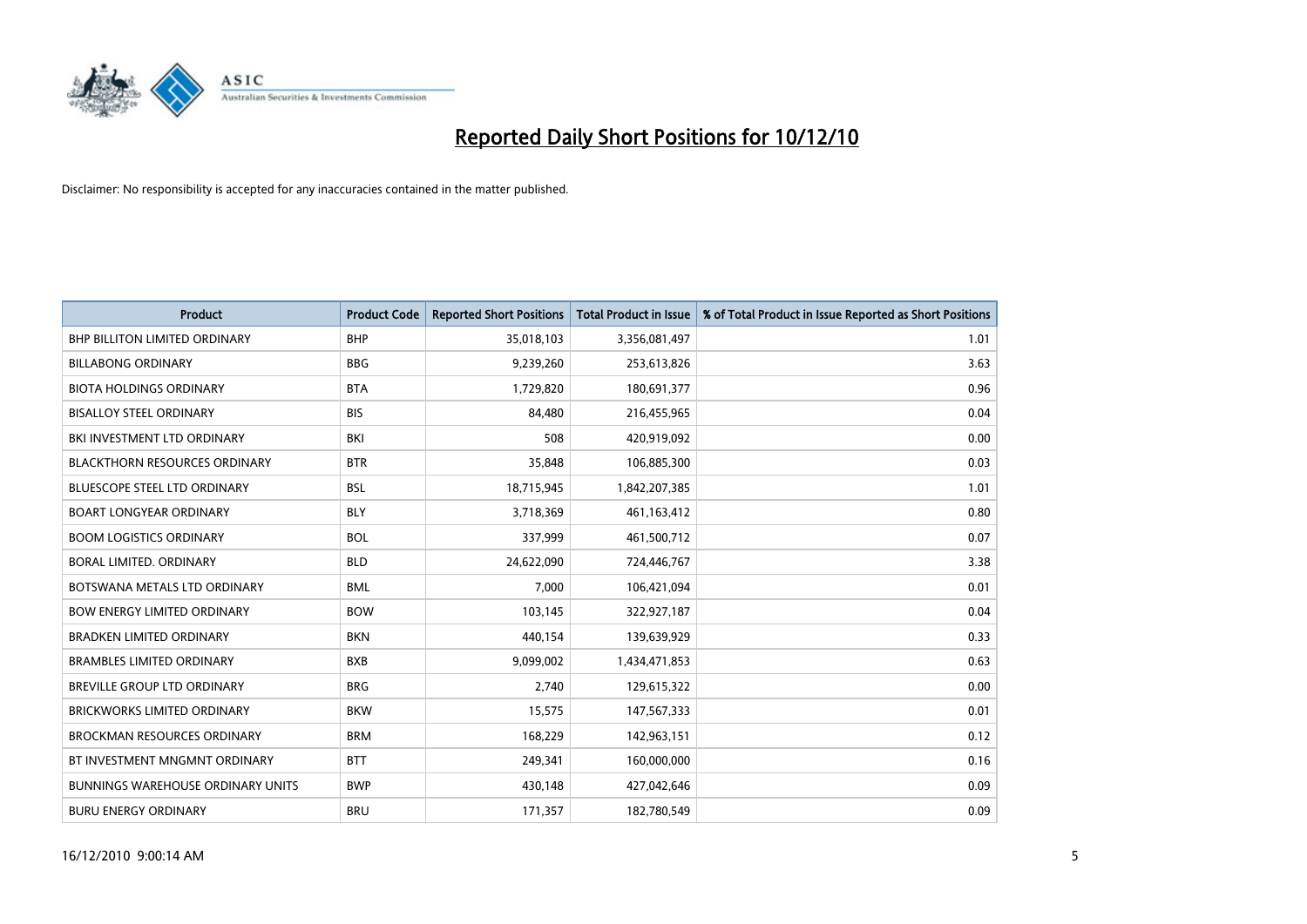

| <b>Product</b>                                | <b>Product Code</b> | <b>Reported Short Positions</b> | Total Product in Issue | % of Total Product in Issue Reported as Short Positions |
|-----------------------------------------------|---------------------|---------------------------------|------------------------|---------------------------------------------------------|
| CABCHARGE AUSTRALIA ORDINARY                  | CAB                 | 1,002,109                       | 120,437,014            | 0.84                                                    |
| CALTEX AUSTRALIA ORDINARY                     | <b>CTX</b>          | 5,732,116                       | 270,000,000            | 2.11                                                    |
| <b>CAMPBELL BROTHERS ORDINARY</b>             | CPB                 | 130,508                         | 66,959,593             | 0.19                                                    |
| CAPE LAMBERT RES LTD ORDINARY                 | <b>CFE</b>          | 1,258,658                       | 588,652,832            | 0.21                                                    |
| <b>CARBON ENERGY ORDINARY</b>                 | <b>CNX</b>          | 1,197,255                       | 609,747,650            | 0.19                                                    |
| <b>CARDNO LIMITED ORDINARY</b>                | CDD                 | 211,697                         | 105,797,439            | 0.20                                                    |
| CARNARVON PETROLEUM ORDINARY                  | <b>CVN</b>          | 368,272                         | 686,759,634            | 0.06                                                    |
| CARNEGIE WAVE ENERGY ORDINARY                 | <b>CWE</b>          | 83,000                          | 565,237,627            | 0.01                                                    |
| CARPATHIAN RESOURCES ORDINARY                 | <b>CPN</b>          | 75,000                          | 265,533,501            | 0.03                                                    |
| CARPENTARIA EXP. LTD ORDINARY                 | CAP                 | 9.777                           | 94,191,301             | 0.01                                                    |
| CARSALES.COM LTD ORDINARY                     | <b>CRZ</b>          | 2,594,805                       | 233,160,800            | 1.11                                                    |
| CASH CONVERTERS ORD/DIV ACCESS                | CCV                 | 107,352                         | 379,761,025            | 0.02                                                    |
| <b>CASPIAN OIL &amp; GAS ORDINARY</b>         | <b>CIG</b>          | 50,000                          | 1,331,500,513          | 0.00                                                    |
| CATALPA RESOURCES ORDINARY                    | CAH                 | 95,514                          | 162,831,088            | 0.06                                                    |
| <b>CEC GROUP LIMITED ORDINARY</b>             | <b>CEG</b>          | 1,750                           | 79,662,662             | 0.00                                                    |
| <b>CELLNET GROUP ORDINARY</b>                 | <b>CLT</b>          | 1,342                           | 69,875,723             | 0.00                                                    |
| CENTRAL PETROLEUM ORDINARY                    | <b>CTP</b>          | 11,455                          | 982,298,842            | 0.00                                                    |
| CENTRO PROPERTIES UNITS/ORD STAPLED           | <b>CNP</b>          | 341,109                         | 972,414,514            | 0.03                                                    |
| <b>CENTRO RETAIL GROUP STAPLED SECURITIES</b> | <b>CER</b>          | 773,321                         | 2,286,399,424          | 0.03                                                    |
| <b>CERAMIC FUEL CELLS ORDINARY</b>            | <b>CFU</b>          | 311,497                         | 1,201,353,566          | 0.02                                                    |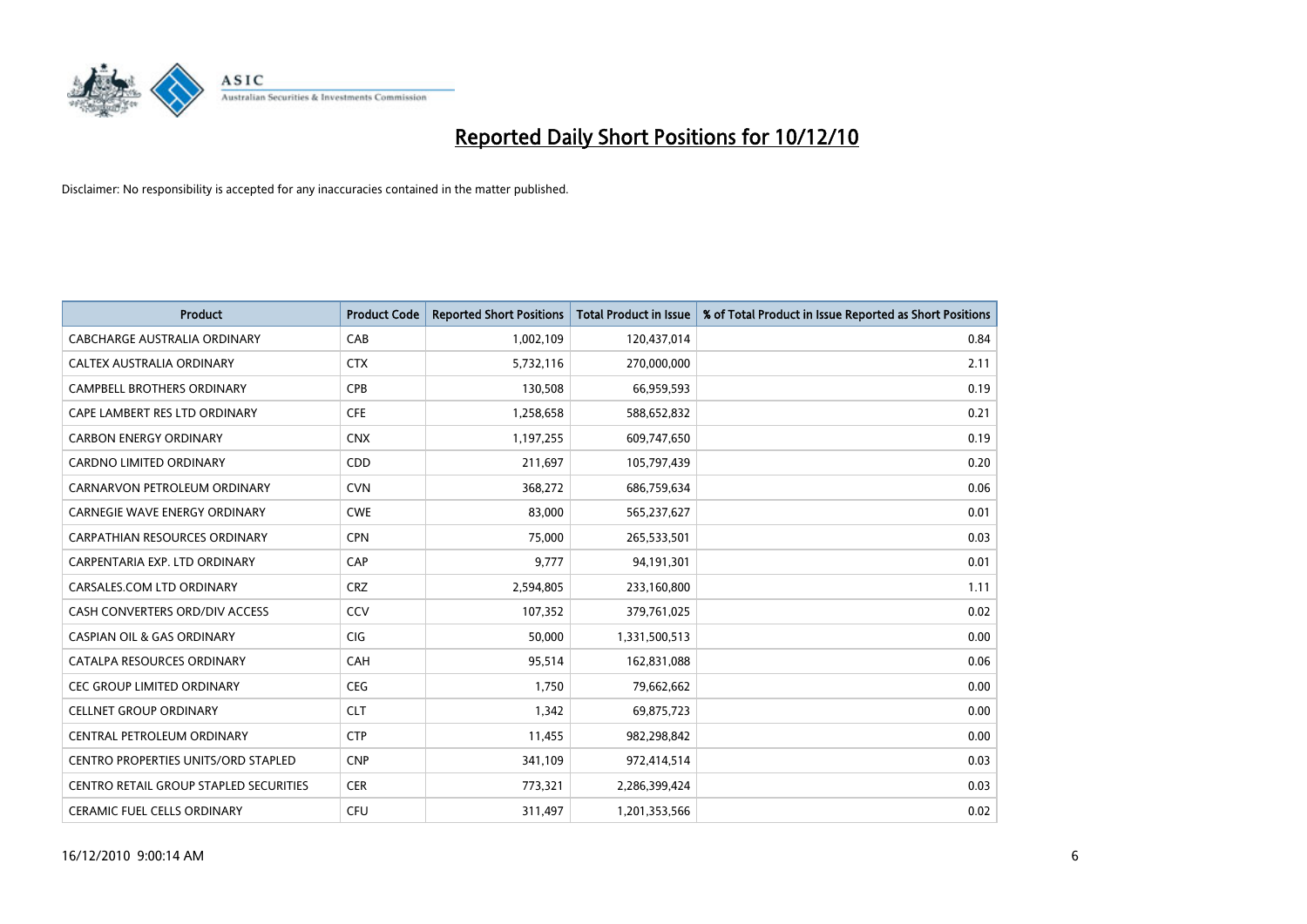

| <b>Product</b>                          | <b>Product Code</b> | <b>Reported Short Positions</b> | Total Product in Issue | % of Total Product in Issue Reported as Short Positions |
|-----------------------------------------|---------------------|---------------------------------|------------------------|---------------------------------------------------------|
| <b>CFS RETAIL PROPERTY UNITS</b>        | <b>CFX</b>          | 30,181,722                      | 2,825,628,530          | 1.07                                                    |
| <b>CHALICE GOLD MINES ORDINARY</b>      | <b>CHN</b>          | 94,500                          | 211,455,886            | 0.04                                                    |
| CHALLENGER DIV.PRO. STAPLED UNITS       | <b>CDI</b>          | 56,153                          | 913,426,007            | 0.00                                                    |
| CHALLENGER INFRAST. STAPLED UNITS       | <b>CIF</b>          | 10,729                          | 316,223,785            | 0.00                                                    |
| <b>CHALLENGER LIMITED ORDINARY</b>      | <b>CGF</b>          | 6,731,316                       | 502,403,359            | 1.34                                                    |
| <b>CHANDLER MACLEOD LTD ORDINARY</b>    | <b>CMG</b>          | 11,970                          | 422,031,685            | 0.00                                                    |
| CHARTER HALL GROUP STAPLED US PROHIBIT. | <b>CHC</b>          | 794,750                         | 306,341,814            | 0.25                                                    |
| <b>CHARTER HALL OFFICE UNIT</b>         | CQ <sub>O</sub>     | 435,495                         | 493,319,730            | 0.09                                                    |
| <b>CHARTER HALL RETAIL UNITS</b>        | <b>CQR</b>          | 102,278                         | 305,810,723            | 0.04                                                    |
| CHEMGENEX PHARMACEUT ORDINARY           | <b>CXS</b>          | 195,195                         | 283,348,870            | 0.07                                                    |
| CITADEL RESOURCE GRP ORDINARY           | CGG                 | 1,955,233                       | 2,394,333,467          | 0.08                                                    |
| CITIGOLD CORP LTD ORDINARY              | <b>CTO</b>          | 2,156,211                       | 964,512,301            | 0.22                                                    |
| CLINUVEL PHARMACEUT, ORDINARY           | <b>CUV</b>          | 4.127                           | 30,344,956             | 0.01                                                    |
| <b>CLOUGH LIMITED ORDINARY</b>          | <b>CLO</b>          | 229,410                         | 770,906,269            | 0.03                                                    |
| <b>COAL &amp; ALLIED ORDINARY</b>       | <b>CNA</b>          | 18,212                          | 86,584,735             | 0.02                                                    |
| COAL OF AFRICA LTD ORDINARY             | <b>CZA</b>          | 1,668,562                       | 530,514,663            | 0.30                                                    |
| <b>COALSPUR MINES LTD ORDINARY</b>      | <b>CPL</b>          | 1,855,820                       | 482,857,575            | 0.39                                                    |
| COCA-COLA AMATIL ORDINARY               | <b>CCL</b>          | 4,157,772                       | 755,998,717            | 0.54                                                    |
| <b>COCHLEAR LIMITED ORDINARY</b>        | COH                 | 910,489                         | 56,666,632             | 1.59                                                    |
| <b>COCKATOO COAL ORDINARY</b>           | <b>COK</b>          | 1,116,174                       | 970,036,951            | 0.12                                                    |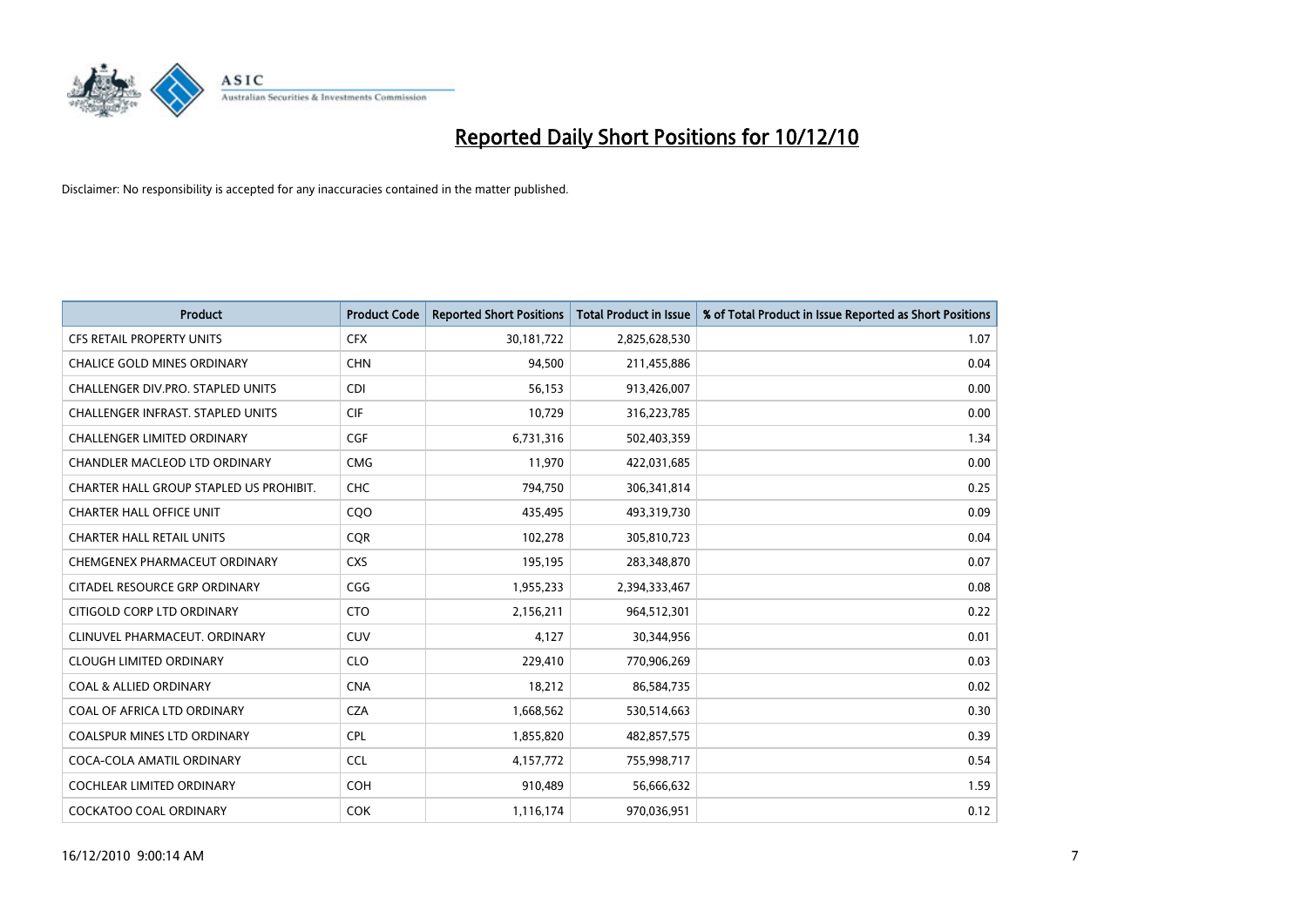

| <b>Product</b>                           | <b>Product Code</b> | <b>Reported Short Positions</b> | Total Product in Issue | % of Total Product in Issue Reported as Short Positions |
|------------------------------------------|---------------------|---------------------------------|------------------------|---------------------------------------------------------|
| <b>COEUR D'ALENE MINES. CDI 1:1</b>      | <b>CXC</b>          | 1,000                           | 3,255,019              | 0.03                                                    |
| COFFEY INTERNATIONAL ORDINARY            | <b>COF</b>          | 62,035                          | 132,577,523            | 0.04                                                    |
| COMMONWEALTH BANK, ORDINARY              | <b>CBA</b>          | 14,806,390                      | 1,548,882,074          | 0.92                                                    |
| COMMONWEALTH PROP ORDINARY UNITS         | <b>CPA</b>          | 33,136,928                      | 2,341,356,439          | 1.42                                                    |
| <b>COMPASS RESOURCES ORDINARY</b>        | <b>CMR</b>          | 101,480                         | 147,402,920            | 0.07                                                    |
| <b>COMPUTERSHARE LTD ORDINARY</b>        | <b>CPU</b>          | 3,871,150                       | 555,664,059            | 0.68                                                    |
| <b>CONNECTEAST GROUP STAPLED</b>         | <b>CEU</b>          | 40,702,385                      | 3,940,145,951          | 1.04                                                    |
| CONQUEST MINING ORDINARY                 | CQT                 | 35,943                          | 583,241,478            | 0.01                                                    |
| CONSOLIDATED MEDIA. ORDINARY             | <b>CMI</b>          | 2,942,905                       | 561,834,996            | 0.53                                                    |
| <b>CONTANGO MICROCAP ORDINARY</b>        | <b>CTN</b>          | 7,500                           | 145,708,783            | 0.01                                                    |
| CONTINENTAL COAL LTD ORDINARY            | <b>CCC</b>          | 780,666                         | 1,655,951,767          | 0.05                                                    |
| <b>COOPER ENERGY LTD ORDINARY</b>        | <b>COE</b>          | 104,399                         | 292,576,001            | 0.04                                                    |
| <b>COPPER STRIKE LTD ORDINARY</b>        | <b>CSE</b>          | 714                             | 129,455,571            | 0.00                                                    |
| <b>CORDLIFE LIMITED ORDINARY</b>         | CBB                 |                                 | 145,360,920            | 0.00                                                    |
| <b>COUNT FINANCIAL ORDINARY</b>          | COU                 | 9,925                           | 262,212,976            | 0.00                                                    |
| CRANE GROUP LIMITED ORDINARY             | <b>CRG</b>          | 1,704,313                       | 79,110,667             | 2.13                                                    |
| <b>CROMWELL GROUP STAPLED SECURITIES</b> | <b>CMW</b>          | 192,643                         | 910,985,951            | 0.02                                                    |
| <b>CROWN LIMITED ORDINARY</b>            | <b>CWN</b>          | 2,522,719                       | 754,131,800            | 0.32                                                    |
| <b>CSG LIMITED ORDINARY</b>              | CSV                 | 573,795                         | 244,878,695            | 0.22                                                    |
| <b>CSL LIMITED ORDINARY</b>              | <b>CSL</b>          | 10,366,966                      | 547,982,913            | 1.88                                                    |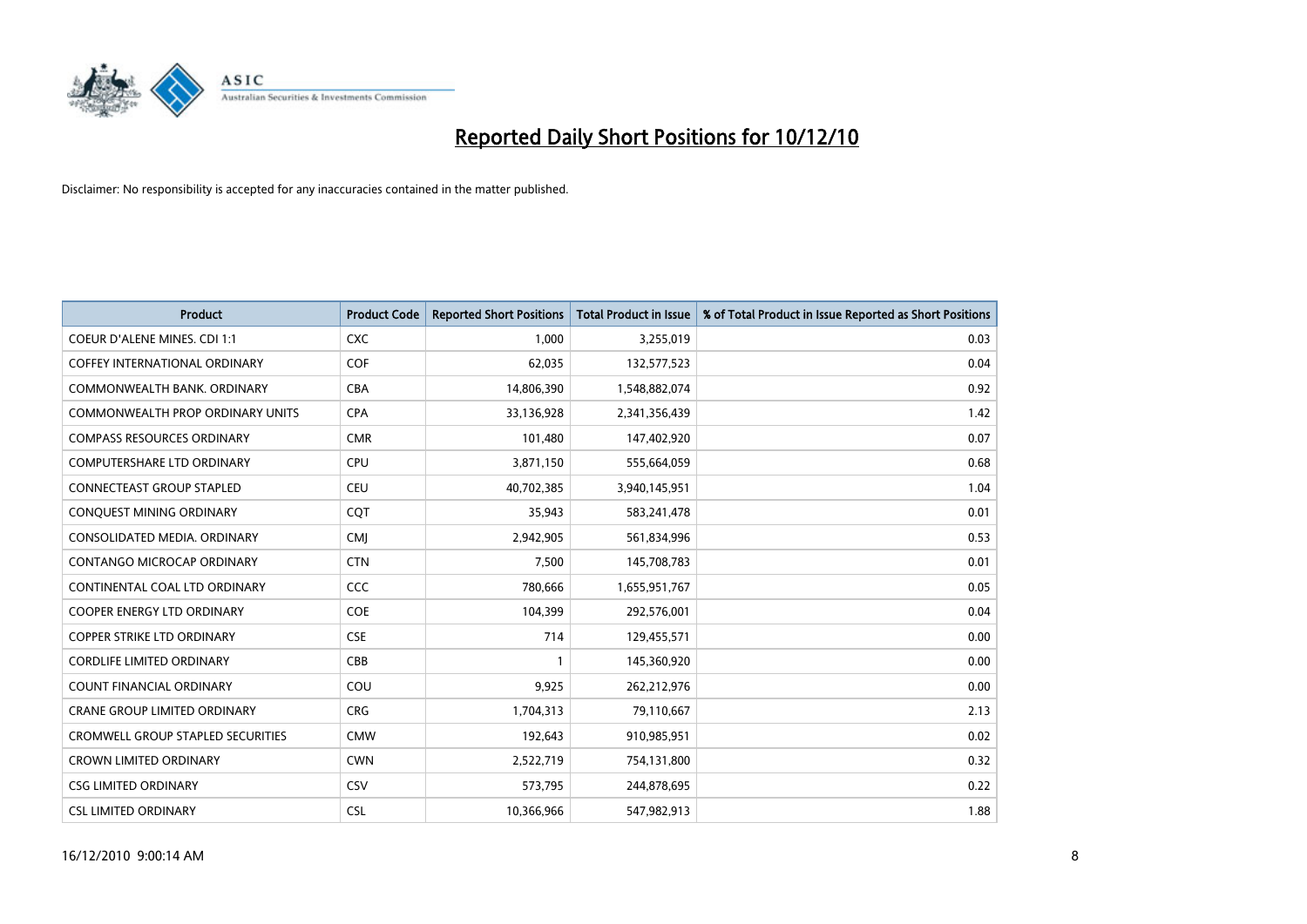

| <b>Product</b>                     | <b>Product Code</b> | <b>Reported Short Positions</b> | Total Product in Issue | % of Total Product in Issue Reported as Short Positions |
|------------------------------------|---------------------|---------------------------------|------------------------|---------------------------------------------------------|
| <b>CSR LIMITED ORDINARY</b>        | <b>CSR</b>          | 4,751,028                       | 1,517,909,514          | 0.32                                                    |
| <b>CUDECO LIMITED ORDINARY</b>     | CDU                 | 996,430                         | 145,412,643            | 0.68                                                    |
| <b>CUSTOMERS LIMITED ORDINARY</b>  | <b>CUS</b>          | 107,870                         | 134,869,357            | 0.08                                                    |
| DART ENERGY LTD ORDINARY           | <b>DTE</b>          | 2,678,338                       | 538,188,184            | 0.50                                                    |
| DAVID JONES LIMITED ORDINARY       | <b>DIS</b>          | 11,927,269                      | 514,034,694            | 2.33                                                    |
| DECMIL GROUP LIMITED ORDINARY      | <b>DCG</b>          | 17,397                          | 124,204,568            | 0.01                                                    |
| DEEP YELLOW LIMITED ORDINARY       | <b>DYL</b>          | 91,676                          | 1,125,814,458          | 0.01                                                    |
| DEVINE LIMITED ORDINARY            | <b>DVN</b>          | 1,000                           | 634,918,223            | 0.00                                                    |
| DEXUS PROPERTY GROUP STAPLED UNITS | <b>DXS</b>          | 12,488,931                      | 4,839,024,176          | 0.25                                                    |
| DISCOVERY METALS LTD ORDINARY      | <b>DML</b>          | 378,427                         | 349,002,585            | 0.10                                                    |
| DOMINION MINING ORDINARY           | <b>DOM</b>          | 90,396                          | 103,520,259            | 0.09                                                    |
| DOMINO PIZZA ENTERPR ORDINARY      | <b>DMP</b>          | 3                               | 68,407,674             | 0.00                                                    |
| DOWNER EDI LIMITED ORDINARY        | <b>DOW</b>          | 1,911,796                       | 343,178,483            | 0.56                                                    |
| DRILLSEARCH ENERGY ORDINARY        | <b>DLS</b>          | 350,000                         | 2,058,079,563          | 0.02                                                    |
| DUET GROUP STAPLED US PROHIBIT.    | <b>DUE</b>          | 2,333,069                       | 887,304,690            | 0.26                                                    |
| DULUXGROUP LIMITED ORDINARY        | <b>DLX</b>          | 884,067                         | 366,992,120            | 0.24                                                    |
| DWS ADVANCED ORDINARY              | <b>DWS</b>          | 88,304                          | 132,362,763            | 0.07                                                    |
| DYESOL LIMITED ORDINARY            | <b>DYE</b>          | 340,000                         | 143,379,333            | 0.24                                                    |
| <b>EASTERN STAR GAS ORDINARY</b>   | ESG                 | 2,303,255                       | 991,567,041            | 0.22                                                    |
| EDT RETAIL TRUST UNITS             | <b>EDT</b>          | 99,457                          | 4,700,290,868          | 0.00                                                    |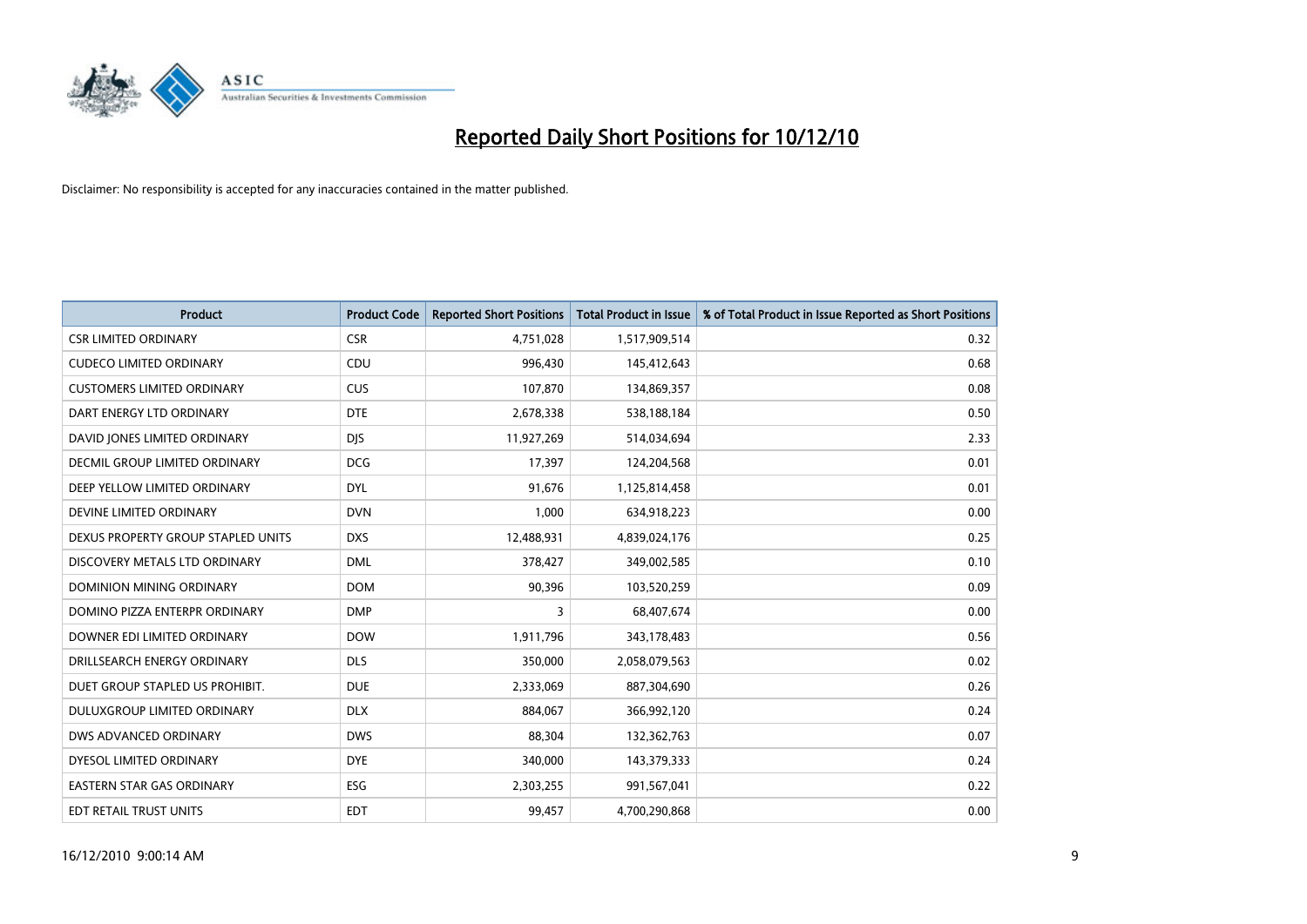

| <b>Product</b>                            | <b>Product Code</b> | <b>Reported Short Positions</b> | Total Product in Issue | % of Total Product in Issue Reported as Short Positions |
|-------------------------------------------|---------------------|---------------------------------|------------------------|---------------------------------------------------------|
| <b>ELDERS LIMITED ORDINARY</b>            | <b>ELD</b>          | 14,292,734                      | 448,598,480            | 3.18                                                    |
| ELDORADO GOLD CORP CDI 1:1                | EAU                 | 28,291                          | 20,699,344             | 0.13                                                    |
| ELIXIR PETROLEUM LTD ORDINARY             | <b>EXR</b>          | 324,400                         | 188,988,472            | 0.17                                                    |
| <b>EMECO HOLDINGS ORDINARY</b>            | <b>EHL</b>          | 788,883                         | 631,237,586            | 0.13                                                    |
| <b>ENERGY RESOURCES ORDINARY 'A'</b>      | ERA                 | 1,574,257                       | 190,737,934            | 0.81                                                    |
| <b>ENERGY WORLD CORPOR, ORDINARY</b>      | <b>EWC</b>          | 7,863,849                       | 1,561,166,672          | 0.50                                                    |
| <b>ENTEK ENERGY LTD ORDINARY</b>          | ETE                 | 489.903                         | 287,692,535            | 0.17                                                    |
| <b>ENTELLECT SOLUTIONS ORDINARY</b>       | <b>ESN</b>          | 464,050                         | 1,740,334,200          | 0.03                                                    |
| ENVESTRA LIMITED ORDINARY                 | <b>ENV</b>          | 2,013,341                       | 1,430,398,609          | 0.14                                                    |
| EOUATORIAL RES LTD ORDINARY               | EQX                 | 124,890                         | 74,993,022             | 0.17                                                    |
| EQUINOX MINERALS LTD CHESS DEPOSITARY INT | EON                 | 4,515,324                       | 709,143,211            | 0.62                                                    |
| <b>EVEREST FINANCIAL ORDINARY</b>         | <b>EFG</b>          | 4,300                           | 251,442,316            | 0.00                                                    |
| <b>EXTRACT RESOURCES ORDINARY</b>         | <b>EXT</b>          | 438,339                         | 243,302,298            | 0.18                                                    |
| FAIRFAX MEDIA LTD ORDINARY                | <b>FXI</b>          | 294,296,889                     | 2,351,955,725          | 12.50                                                   |
| <b>FANTASTIC HOLDINGS ORDINARY</b>        | <b>FAN</b>          | 3,000                           | 102,693,495            | 0.00                                                    |
| FERRAUS LIMITED ORDINARY                  | <b>FRS</b>          | 370                             | 205,700,890            | 0.00                                                    |
| FISHER & PAYKEL APP. ORDINARY             | <b>FPA</b>          | 10,745,752                      | 724,235,162            | 1.49                                                    |
| FISHER & PAYKEL H. ORDINARY               | <b>FPH</b>          | 2,322,576                       | 517,444,890            | 0.44                                                    |
| FKP PROPERTY GROUP STAPLED SECURITIES     | <b>FKP</b>          | 3,360,424                       | 1,174,033,185          | 0.28                                                    |
| <b>FLEETWOOD CORP ORDINARY</b>            | <b>FWD</b>          | 102,244                         | 57,281,484             | 0.18                                                    |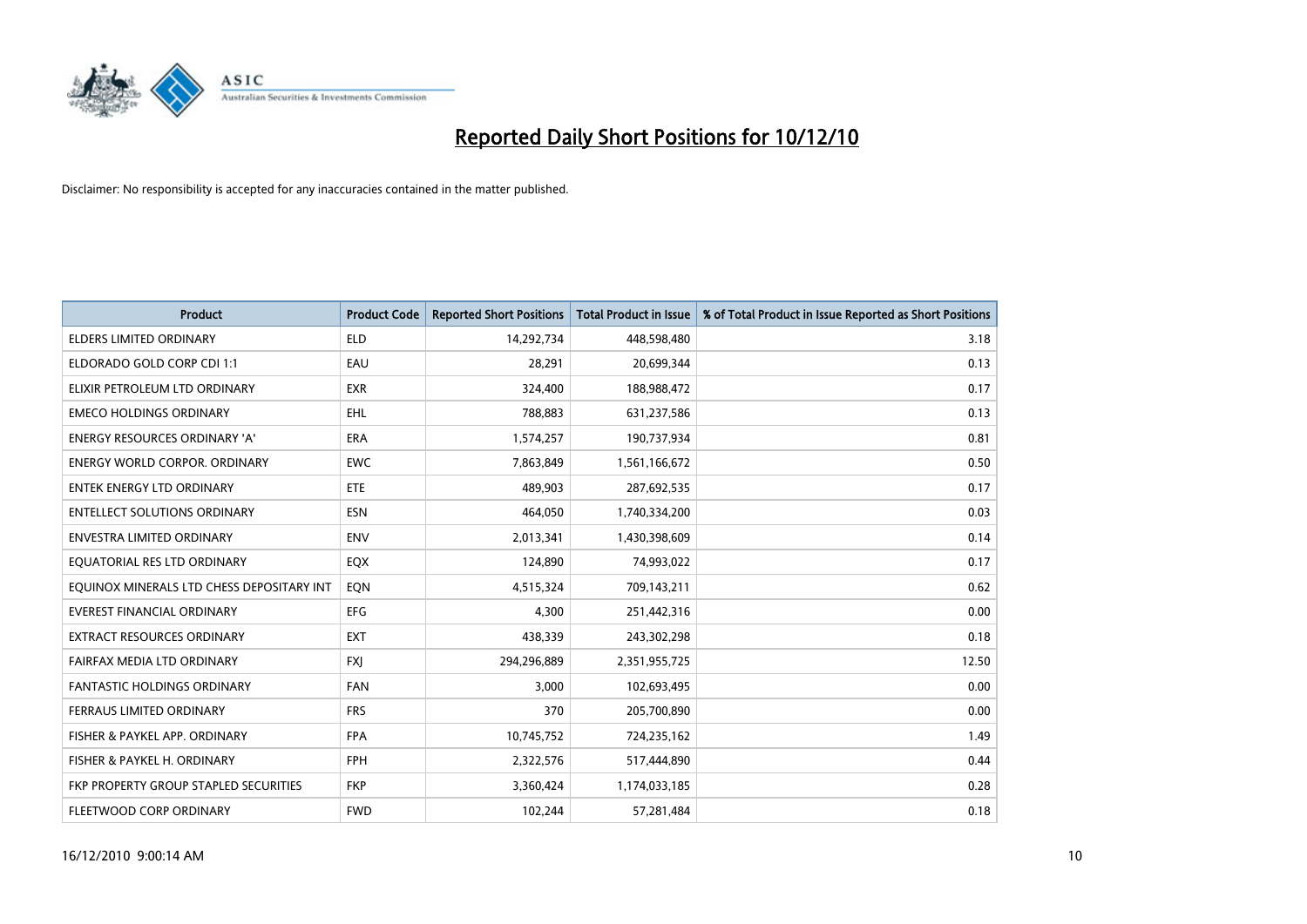

| <b>Product</b>                       | <b>Product Code</b> | <b>Reported Short Positions</b> | <b>Total Product in Issue</b> | % of Total Product in Issue Reported as Short Positions |
|--------------------------------------|---------------------|---------------------------------|-------------------------------|---------------------------------------------------------|
| FLETCHER BUILDING ORDINARY           | <b>FBU</b>          | 818,736                         | 611,250,393                   | 0.12                                                    |
| FLEXIGROUP LIMITED ORDINARY          | <b>FXL</b>          | 81,574                          | 275,472,492                   | 0.03                                                    |
| <b>FLIGHT CENTRE ORDINARY</b>        | <b>FLT</b>          | 2,514,235                       | 99,789,746                    | 2.52                                                    |
| FLINDERS MINES LTD ORDINARY          | <b>FMS</b>          | 21,160,904                      | 1,820,149,571                 | 1.17                                                    |
| <b>FORGE GROUP LIMITED ORDINARY</b>  | <b>FGE</b>          |                                 | 82,844,014                    | 0.00                                                    |
| <b>FORTE ENERGY NL ORDINARY</b>      | <b>FTE</b>          | 2,658,986                       | 582,658,031                   | 0.46                                                    |
| FORTESCUE METALS GRP ORDINARY        | <b>FMG</b>          | 7,953,663                       | 3,112,042,409                 | 0.25                                                    |
| <b>FOSTER'S GROUP ORDINARY</b>       | FGL                 | 4,187,363                       | 1,935,386,127                 | 0.23                                                    |
| FTD CORPORATION ORDINARY             | <b>FTD</b>          | 8,088                           | 100,421,069                   | 0.01                                                    |
| <b>FUNTASTIC LIMITED ORDINARY</b>    | <b>FUN</b>          | 322,528                         | 340,997,682                   | 0.09                                                    |
| <b>G.U.D. HOLDINGS ORDINARY</b>      | <b>GUD</b>          | 299,166                         | 68,426,721                    | 0.44                                                    |
| <b>GALAXY RESOURCES ORDINARY</b>     | <b>GXY</b>          | 597,327                         | 191,903,358                   | 0.30                                                    |
| <b>GEODYNAMICS LIMITED ORDINARY</b>  | GDY                 | 270,133                         | 293,047,456                   | 0.09                                                    |
| <b>GINDALBIE METALS LTD ORDINARY</b> | GBG                 | 8,934,027                       | 934,715,590                   | 0.95                                                    |
| <b>GIRALIA RESOURCES NL ORDINARY</b> | GIR                 | 309,847                         | 181,160,170                   | 0.17                                                    |
| <b>GLOBAL MINING ORDINARY</b>        | <b>GMI</b>          | 8,951                           | 191,820,968                   | 0.00                                                    |
| <b>GLOUCESTER COAL ORDINARY</b>      | GCL                 | 256,553                         | 140,447,062                   | 0.18                                                    |
| <b>GME RESOURCES LTD ORDINARY</b>    | <b>GME</b>          | 800                             | 302,352,750                   | 0.00                                                    |
| <b>GOLD ONE INT LTD ORDINARY</b>     | GDO                 | 51,631                          | 806,875,987                   | 0.01                                                    |
| <b>GOLDEN GATE PETROL ORDINARY</b>   | GGP                 | 11,538                          | 1,067,159,955                 | 0.00                                                    |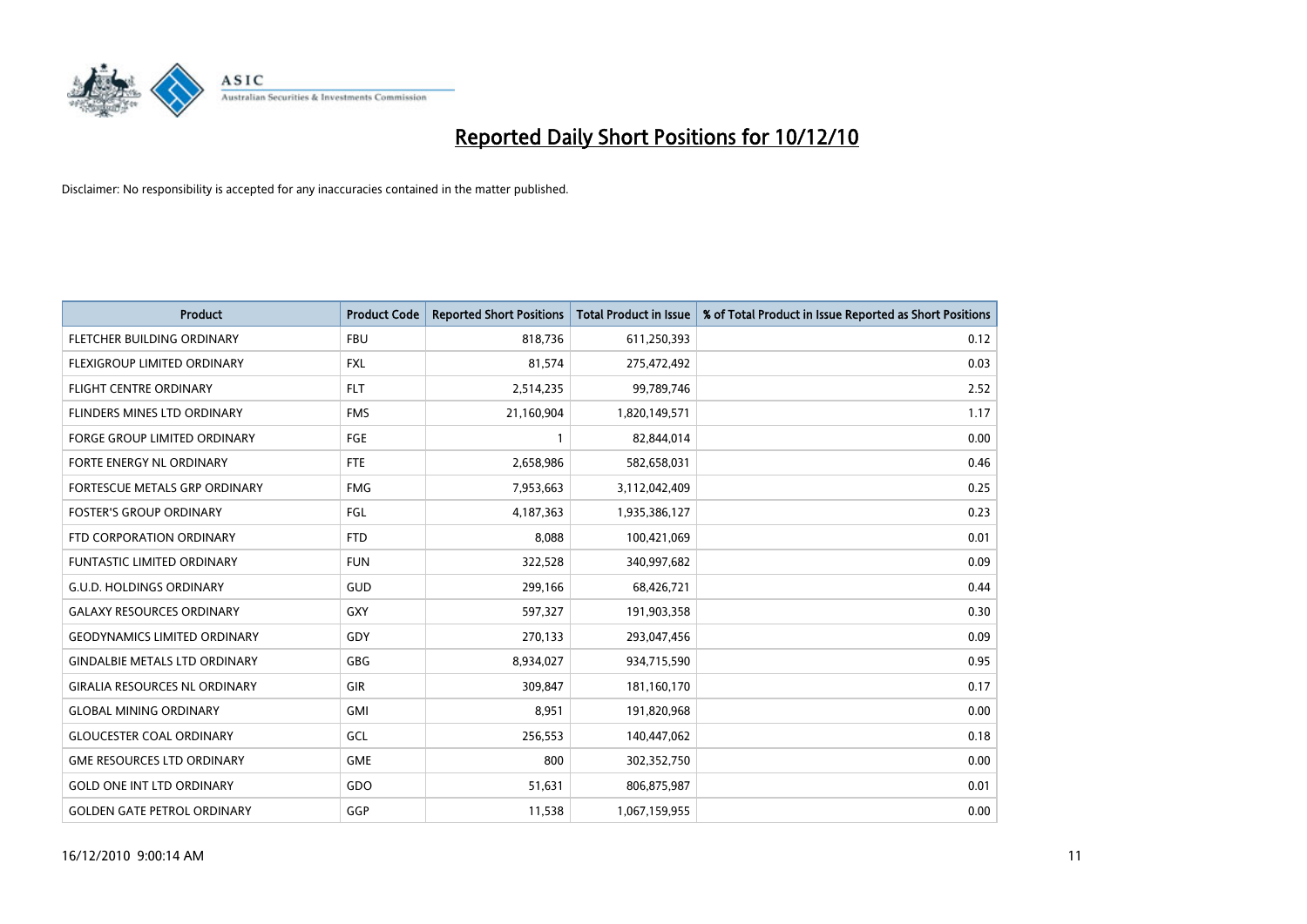

| <b>Product</b>                                   | <b>Product Code</b> | <b>Reported Short Positions</b> | <b>Total Product in Issue</b> | % of Total Product in Issue Reported as Short Positions |
|--------------------------------------------------|---------------------|---------------------------------|-------------------------------|---------------------------------------------------------|
| <b>GOLDEN WEST RESOURCE ORDINARY</b>             | <b>GWR</b>          | 1,617                           | 164,606,127                   | 0.00                                                    |
| <b>GOODMAN FIELDER, ORDINARY</b>                 | <b>GFF</b>          | 15,032,950                      | 1,380,386,438                 | 1.09                                                    |
| <b>GOODMAN GROUP STAPLED US PROHIBIT.</b>        | <b>GMG</b>          | 3,632,784                       | 6,369,751,394                 | 0.06                                                    |
| <b>GPT GROUP STAPLED SEC.</b>                    | <b>GPT</b>          | 8,966,344                       | 1,855,529,431                 | 0.47                                                    |
| <b>GRAINCORP LIMITED A CLASS ORDINARY</b>        | <b>GNC</b>          | 430.819                         | 198,318,900                   | 0.23                                                    |
| <b>GRANGE RESOURCES, ORDINARY</b>                | <b>GRR</b>          | 1,545,520                       | 1,152,077,403                 | 0.13                                                    |
| <b>GREENLAND MIN EN LTD ORDINARY</b>             | GGG                 | 787,820                         | 277,619,279                   | 0.28                                                    |
| <b>GRYPHON MINERALS LTD ORDINARY</b>             | GRY                 | 35,163                          | 290,272,058                   | 0.01                                                    |
| <b>GUINNESS PEAT GROUP. CHESS DEPOSITARY INT</b> | GPG                 | 55                              | 291,115,957                   | 0.00                                                    |
| <b>GUNNS LIMITED ORDINARY</b>                    | <b>GNS</b>          | 15,063,225                      | 806,734,892                   | 1.85                                                    |
| <b>GWA GROUP LTD ORDINARY</b>                    | <b>GWA</b>          | 2,848,976                       | 301,102,514                   | 0.96                                                    |
| <b>HARVEY NORMAN ORDINARY</b>                    | <b>HVN</b>          | 30,068,565                      | 1,062,316,784                 | 2.81                                                    |
| HASTIE GROUP LIMITED ORDINARY                    | <b>HST</b>          | 324,899                         | 239,781,419                   | 0.14                                                    |
| HASTINGS DIVERSIFIED STAPLED SECURITY            | <b>HDF</b>          | 319,865                         | 518,300,758                   | 0.05                                                    |
| <b>HEARTWARE INT INC CDI 35:1</b>                | <b>HIN</b>          | 272,008                         | 66,059,280                    | 0.41                                                    |
| <b>HENDERSON GROUP CDI 1:1</b>                   | <b>HGG</b>          | 5,478,528                       | 560,490,613                   | 0.97                                                    |
| HFA HOLDINGS LIMITED ORDINARY                    | <b>HFA</b>          | 1,820,937                       | 469,330,170                   | 0.38                                                    |
| HIGHLANDS PACIFIC ORDINARY                       | <b>HIG</b>          | 2,382,805                       | 685,582,148                   | 0.35                                                    |
| HILLGROVE RES LTD ORDINARY                       | <b>HGO</b>          | 800,000                         | 742,618,890                   | 0.11                                                    |
| HILLS HOLDINGS LTD ORDINARY                      | <b>HIL</b>          | 139,020                         | 248.676.841                   | 0.05                                                    |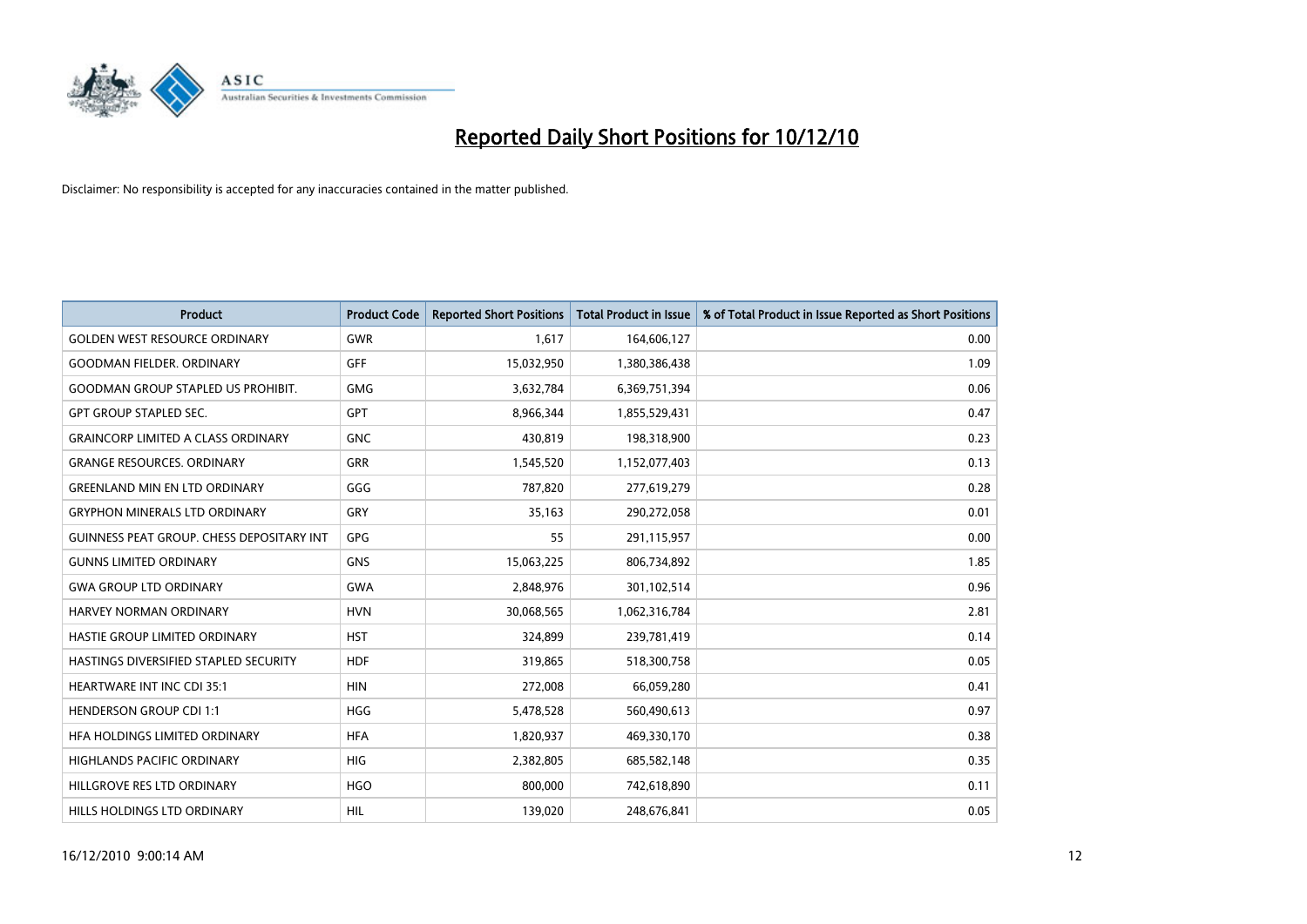

| Product                                  | <b>Product Code</b> | <b>Reported Short Positions</b> | <b>Total Product in Issue</b> | % of Total Product in Issue Reported as Short Positions |
|------------------------------------------|---------------------|---------------------------------|-------------------------------|---------------------------------------------------------|
| HORIZON OIL LIMITED ORDINARY             | <b>HZN</b>          | 3,041,625                       | 1,130,311,515                 | 0.27                                                    |
| ICON ENERGY LIMITED ORDINARY             | <b>ICN</b>          | 67,000                          | 439,801,394                   | 0.02                                                    |
| <b>IINET LIMITED ORDINARY</b>            | <b>IIN</b>          | 1,099,961                       | 151,966,119                   | 0.72                                                    |
| ILUKA RESOURCES ORDINARY                 | ILU                 | 4,108,159                       | 418,700,517                   | 0.95                                                    |
| <b>IMDEX LIMITED ORDINARY</b>            | <b>IMD</b>          | 14,341                          | 197,047,128                   | 0.01                                                    |
| IMF (AUSTRALIA) LTD ORDINARY             | <b>IMF</b>          | 361,027                         | 122,496,819                   | 0.30                                                    |
| <b>IMPEDIMED LIMITED ORDINARY</b>        | <b>IPD</b>          | 300,000                         | 135,868,125                   | 0.22                                                    |
| IMX RESOURCES LTD ORDINARY               | <b>IXR</b>          | 20,000                          | 262,552,803                   | 0.01                                                    |
| <b>INCITEC PIVOT ORDINARY</b>            | <b>IPL</b>          | 1,963,206                       | 1,628,730,107                 | 0.11                                                    |
| INDAGO RESOURCES LTD DEFERRED SETTLEMENT | <b>IDGDC</b>        | 3,146                           | 7,838,335                     | 0.04                                                    |
| <b>INDEPENDENCE GROUP ORDINARY</b>       | <b>IGO</b>          | 1,151,039                       | 138,777,305                   | 0.82                                                    |
| <b>INDOPHIL RESOURCES ORDINARY</b>       | <b>IRN</b>          | 379,700                         | 471,445,763                   | 0.08                                                    |
| <b>INDUSTREA LIMITED ORDINARY</b>        | IDL                 | 1,038,112                       | 363,878,295                   | 0.28                                                    |
| <b>INFIGEN ENERGY STAPLED SECURITIES</b> | <b>IFN</b>          | 5,458,002                       | 761,222,569                   | 0.71                                                    |
| ING INDUSTRIAL FUND UNITS                | <b>IIF</b>          | 8,505,871                       | 2,592,249,647                 | 0.34                                                    |
| ING OFFICE FUND STAPLED SECURITIES       | <b>IOF</b>          | 2,074,788                       | 2,729,071,212                 | 0.07                                                    |
| ING RE COM GROUP STAPLED SECURITIES      | <b>ILF</b>          | 9,075                           | 441,029,194                   | 0.00                                                    |
| INSURANCE AUSTRALIA ORDINARY             | IAG                 | 1,577,122                       | 2,079,034,021                 | 0.07                                                    |
| INTEGRA MINING LTD, ORDINARY             | <b>IGR</b>          | 3,376,947                       | 756,442,394                   | 0.44                                                    |
| INTOLL GROUP STAPLED SECURITIES          | <b>ITO</b>          | 3,745,779                       | 2,261,732,048                 | 0.16                                                    |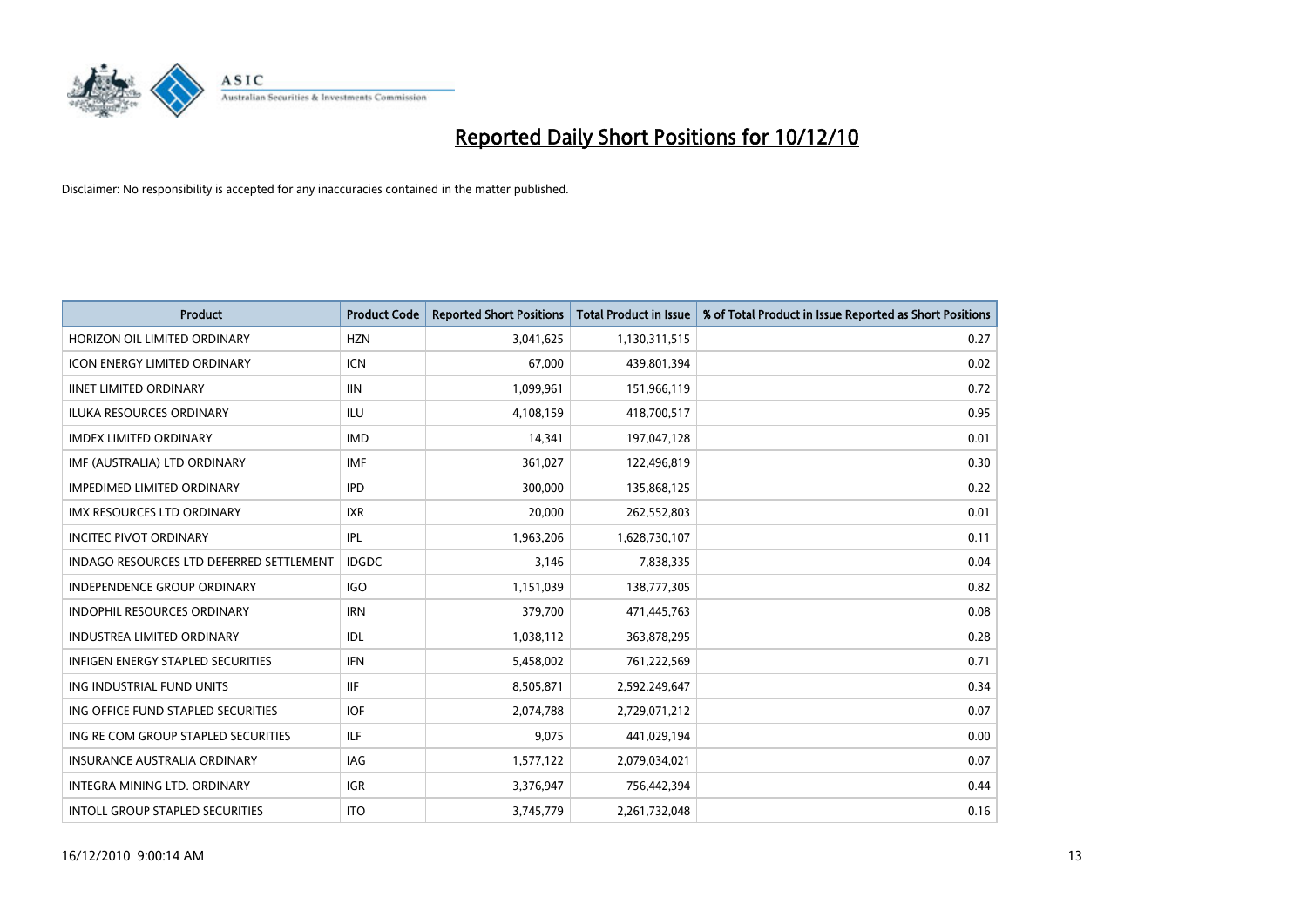

| Product                                         | <b>Product Code</b> | <b>Reported Short Positions</b> | Total Product in Issue | % of Total Product in Issue Reported as Short Positions |
|-------------------------------------------------|---------------------|---------------------------------|------------------------|---------------------------------------------------------|
| <b>INTREPID MINES ORDINARY</b>                  | <b>IAU</b>          | 1,735,609                       | 433,907,670            | 0.41                                                    |
| <b>INVOCARE LIMITED ORDINARY</b>                | <b>IVC</b>          | 1,015,444                       | 102,421,288            | 0.99                                                    |
| ION LIMITED ORDINARY                            | <b>ION</b>          | 328,906                         | 256,365,105            | 0.13                                                    |
| <b>IOOF HOLDINGS LTD ORDINARY</b>               | IFL                 | 1,554,662                       | 229,794,395            | 0.67                                                    |
| <b>IRESS MARKET TECH. ORDINARY</b>              | <b>IRE</b>          | 2,199,249                       | 126,018,142            | 1.74                                                    |
| <b>IRON ORE HOLDINGS ORDINARY</b>               | <b>IOH</b>          | 14,525                          | 135,508,733            | 0.01                                                    |
| <b>ISHARES MSCI EAFE CDI 1:1</b>                | <b>IVE</b>          | 75,419                          | 590,400,000            | 0.01                                                    |
| ISHARES S&P 500 CDI 1:1                         | <b>IVV</b>          | 17,381                          | 116,350,000            | 0.01                                                    |
| ISHARES S&P MCAP 400 CDI 1:1                    | <b>IIH</b>          | 11                              | 57,450,000             | 0.00                                                    |
| <b>ISOFT GROUP LIMITED ORDINARY</b>             | <b>ISF</b>          | 10,715,037                      | 1,070,595,874          | 1.00                                                    |
| IVANHOE AUSTRALIA ORDINARY                      | <b>IVA</b>          | 327,157                         | 418,410,103            | 0.08                                                    |
| <b>JABIRU METALS LTD ORDINARY</b>               | <b>JML</b>          | 86,811                          | 552,619,180            | 0.01                                                    |
| <b>IAMES HARDIE INDUST CHESS DEPOSITARY INT</b> | <b>IHX</b>          | 12,848,278                      | 435,832,363            | 2.93                                                    |
| <b>JAMESON RESOURCES ORDINARY</b>               | JAL                 | 1,600,000                       | 63,885,910             | 2.50                                                    |
| <b>JB HI-FI LIMITED ORDINARY</b>                | <b>IBH</b>          | 9,010,765                       | 109,223,945            | 8.26                                                    |
| KAGARA LTD ORDINARY                             | KZL                 | 2,338,655                       | 707,789,717            | 0.31                                                    |
| KAROON GAS AUSTRALIA ORDINARY                   | <b>KAR</b>          | 284,594                         | 217,295,769            | 0.12                                                    |
| KATHMANDU HOLD LTD ORDINARY                     | <b>KMD</b>          | 323,366                         | 200,000,000            | 0.16                                                    |
| <b>KEYBRIDGE CAPITAL ORDINARY</b>               | <b>KBC</b>          | 5,999                           | 172,070,564            | 0.00                                                    |
| KIMBERLEY METALS LTD ORDINARY                   | KBL                 | 2,609                           | 161,356,672            | 0.00                                                    |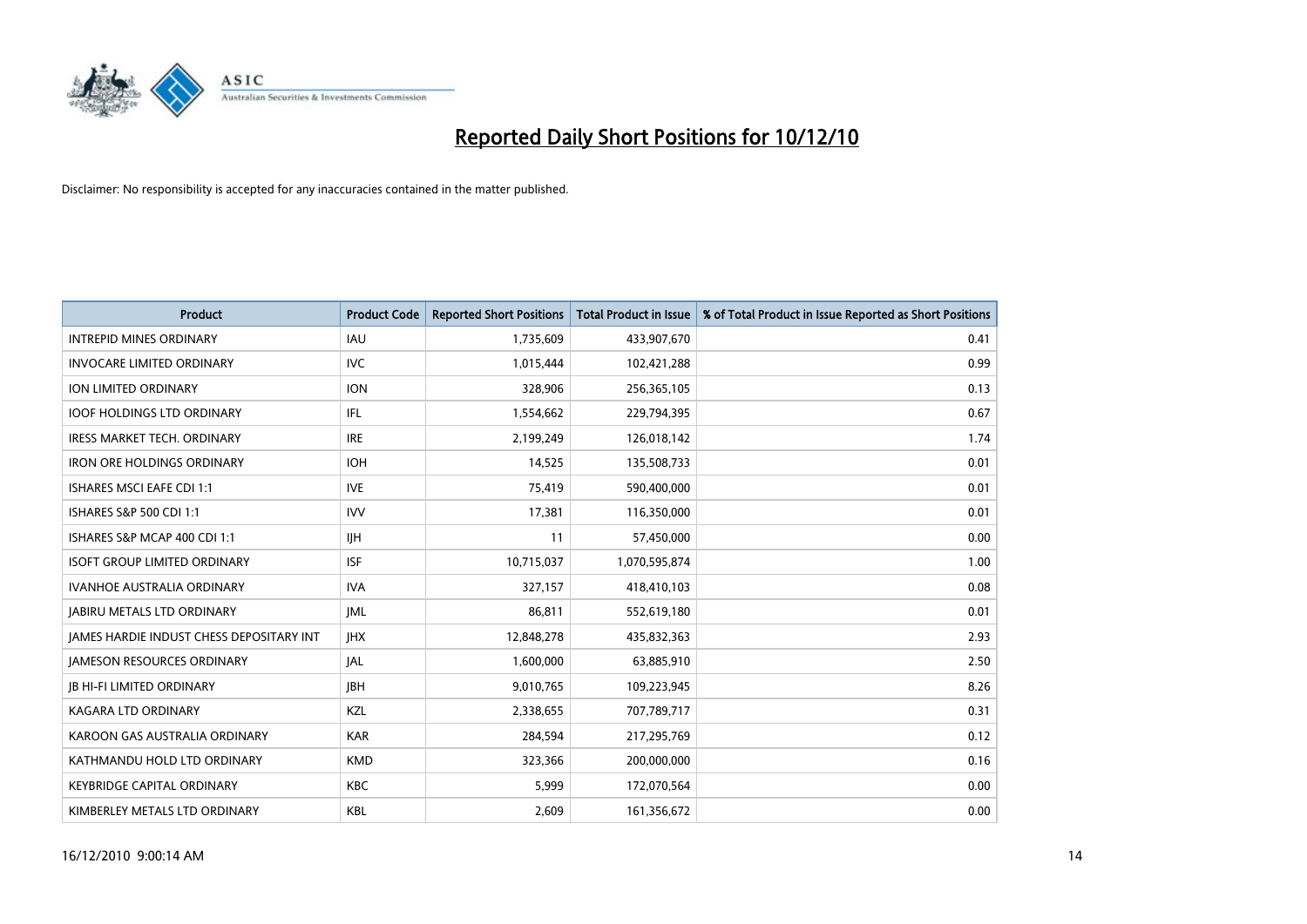

| <b>Product</b>                        | <b>Product Code</b> | <b>Reported Short Positions</b> | <b>Total Product in Issue</b> | % of Total Product in Issue Reported as Short Positions |
|---------------------------------------|---------------------|---------------------------------|-------------------------------|---------------------------------------------------------|
| KINGSGATE CONSOLID. ORDINARY          | <b>KCN</b>          | 1,561,246                       | 101,727,142                   | 1.51                                                    |
| LEIGHTON HOLDINGS ORDINARY            | LEI                 | 4,405,652                       | 300,889,299                   | 1.47                                                    |
| LEND LEASE GROUP UNIT/ORD STAPLED     | <b>LLC</b>          | 1,283,610                       | 565,558,754                   | 0.22                                                    |
| LINC ENERGY LTD ORDINARY              | <b>LNC</b>          | 6,789,299                       | 497,765,572                   | 1.36                                                    |
| LYNAS CORPORATION ORDINARY            | <b>LYC</b>          | 40,304,596                      | 1,657,199,093                 | 2.44                                                    |
| MAC SERVICES (THE) ORDINARY           | <b>MSL</b>          | 65,667                          | 165,966,692                   | 0.04                                                    |
| MACARTHUR COAL ORDINARY               | <b>MCC</b>          | 1,420,327                       | 299,476,903                   | 0.46                                                    |
| <b>MACMAHON HOLDINGS ORDINARY</b>     | <b>MAH</b>          | 2,345,283                       | 733,711,705                   | 0.31                                                    |
| MACQ ATLAS ROADS GRP ORDINARY STAPLED | <b>MOA</b>          | 3,151,970                       | 452,345,907                   | 0.70                                                    |
| MACOUARIE GROUP LTD ORDINARY          | <b>MOG</b>          | 3,210,101                       | 345,884,510                   | 0.90                                                    |
| <b>MANTRA RESOURCES ORDINARY</b>      | <b>MRU</b>          | 31,725                          | 130,229,188                   | 0.02                                                    |
| MAP GROUP STAPLED US PROHIBIT.        | <b>MAP</b>          | 1,223,436                       | 1,861,210,782                 | 0.06                                                    |
| <b>MARION ENERGY ORDINARY</b>         | <b>MAE</b>          | 332,494                         | 783,010,474                   | 0.04                                                    |
| <b>MATRIX C &amp; E LTD ORDINARY</b>  | <b>MCE</b>          | 67,479                          | 72,964,098                    | 0.09                                                    |
| MCMILLAN SHAKESPEARE ORDINARY         | <b>MMS</b>          | 217,655                         | 67,874,101                    | 0.32                                                    |
| <b>MCPHERSON'S LTD ORDINARY</b>       | <b>MCP</b>          | 17,616                          | 71,651,758                    | 0.02                                                    |
| MEDUSA MINING LTD ORDINARY            | <b>MML</b>          | 1,548,999                       | 188,233,911                   | 0.81                                                    |
| MELBOURNE IT LIMITED ORDINARY         | <b>MLB</b>          | 143,077                         | 80,031,955                    | 0.18                                                    |
| MEO AUSTRALIA LTD ORDINARY            | <b>MEO</b>          | 698,717                         | 539,913,260                   | 0.13                                                    |
| <b>MERMAID MARINE ORDINARY</b>        | <b>MRM</b>          | 391,965                         | 213,383,546                   | 0.18                                                    |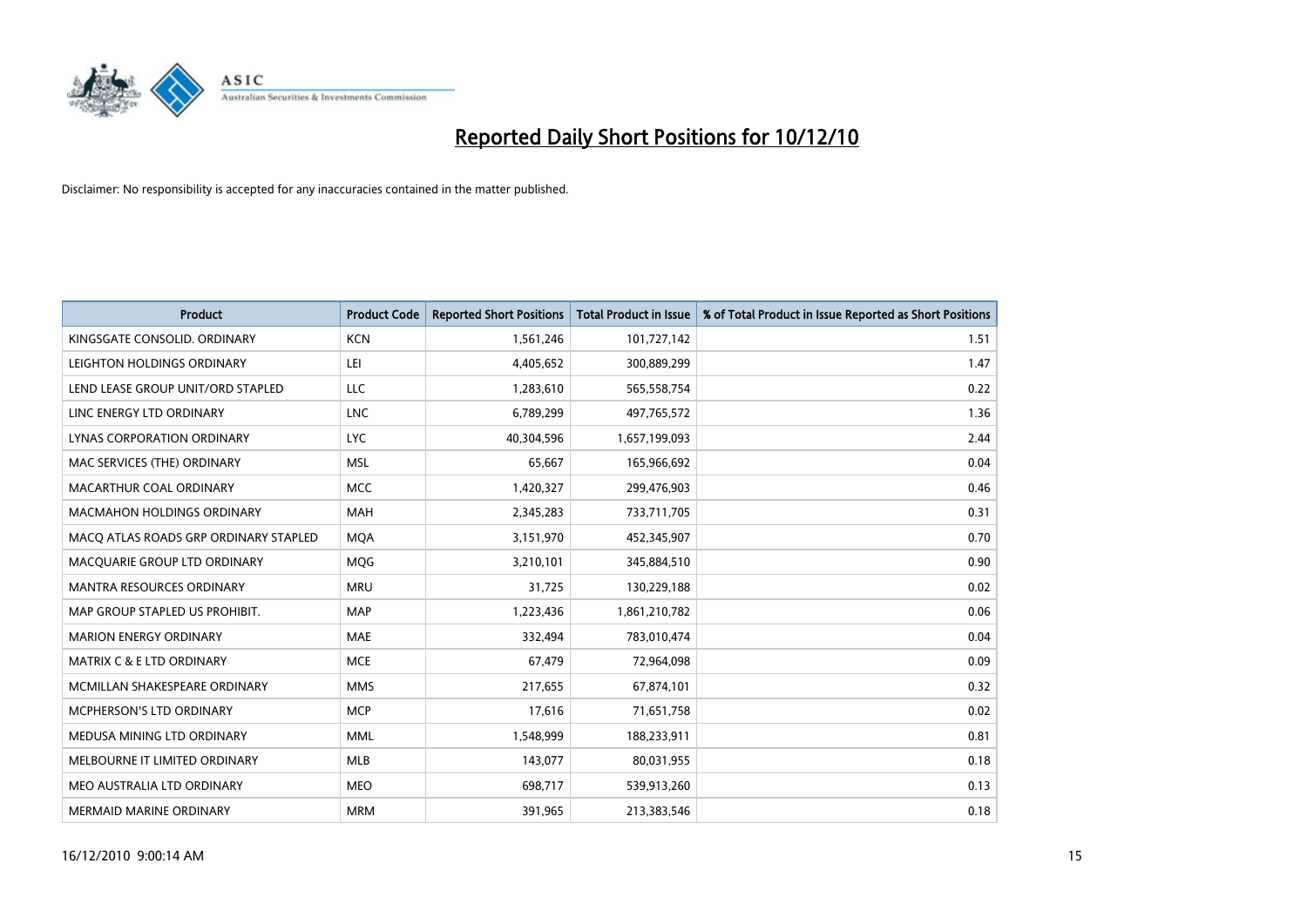

| Product                              | <b>Product Code</b> | <b>Reported Short Positions</b> | <b>Total Product in Issue</b> | % of Total Product in Issue Reported as Short Positions |
|--------------------------------------|---------------------|---------------------------------|-------------------------------|---------------------------------------------------------|
| MESOBLAST LIMITED ORDINARY           | <b>MSB</b>          | 113,342                         | 158,140,556                   | 0.07                                                    |
| METALS X LIMITED ORDINARY            | <b>MLX</b>          | 326,940                         | 1,365,661,782                 | 0.03                                                    |
| METCASH LIMITED ORDINARY             | <b>MTS</b>          | 23,686,924                      | 768,787,804                   | 3.05                                                    |
| METGASCO LIMITED ORDINARY            | <b>MEL</b>          | 235,435                         | 252,234,135                   | 0.09                                                    |
| MICLYN EXP OFFSHR ORDINARY           | <b>MIO</b>          | 139,659                         | 271,700,000                   | 0.05                                                    |
| MINARA RESOURCES ORDINARY            | <b>MRE</b>          | 5,810,617                       | 1,167,783,517                 | 0.47                                                    |
| MINCOR RESOURCES NL ORDINARY         | <b>MCR</b>          | 927,230                         | 200,608,804                   | 0.45                                                    |
| MINERAL DEPOSITS ORDINARY            | <b>MDL</b>          | 157,110                         | 60,768,582                    | 0.25                                                    |
| MINERAL RESOURCES, ORDINARY          | <b>MIN</b>          | 121,646                         | 168,219,485                   | 0.07                                                    |
| MINTAILS LIMITED DEFERRED SETTLEMENT | <b>MLIDA</b>        | 4                               | 114,480,289                   | 0.00                                                    |
| MIRABELA NICKEL LTD ORDINARY         | <b>MBN</b>          | 9,453,518                       | 491,561,237                   | 1.90                                                    |
| MIRVAC GROUP STAPLED SECURITIES      | <b>MGR</b>          | 4,191,913                       | 3,415,819,357                 | 0.11                                                    |
| <b>MOLOPO ENERGY LTD ORDINARY</b>    | <b>MPO</b>          | 758,609                         | 250,972,584                   | 0.31                                                    |
| MONADELPHOUS GROUP ORDINARY          | <b>MND</b>          | 392,671                         | 87,521,827                    | 0.44                                                    |
| MORTGAGE CHOICE LTD ORDINARY         | <b>MOC</b>          | 7,482                           | 119,948,255                   | 0.01                                                    |
| MOUNT GIBSON IRON ORDINARY           | <b>MGX</b>          | 5,523,409                       | 1,082,570,693                 | 0.51                                                    |
| MULTIPLEX SITES SITES                | <b>MXUPA</b>        | 42                              | 4,500,000                     | 0.00                                                    |
| MURCHISON METALS LTD ORDINARY        | <b>MMX</b>          | 8,693,796                       | 435,884,268                   | 1.98                                                    |
| MYER HOLDINGS LTD ORDINARY           | <b>MYR</b>          | 14,616,463                      | 582,097,884                   | 2.50                                                    |
| MYSTATE LIMITED ORDINARY             | <b>MYS</b>          | 1,400                           | 67,439,158                    | 0.00                                                    |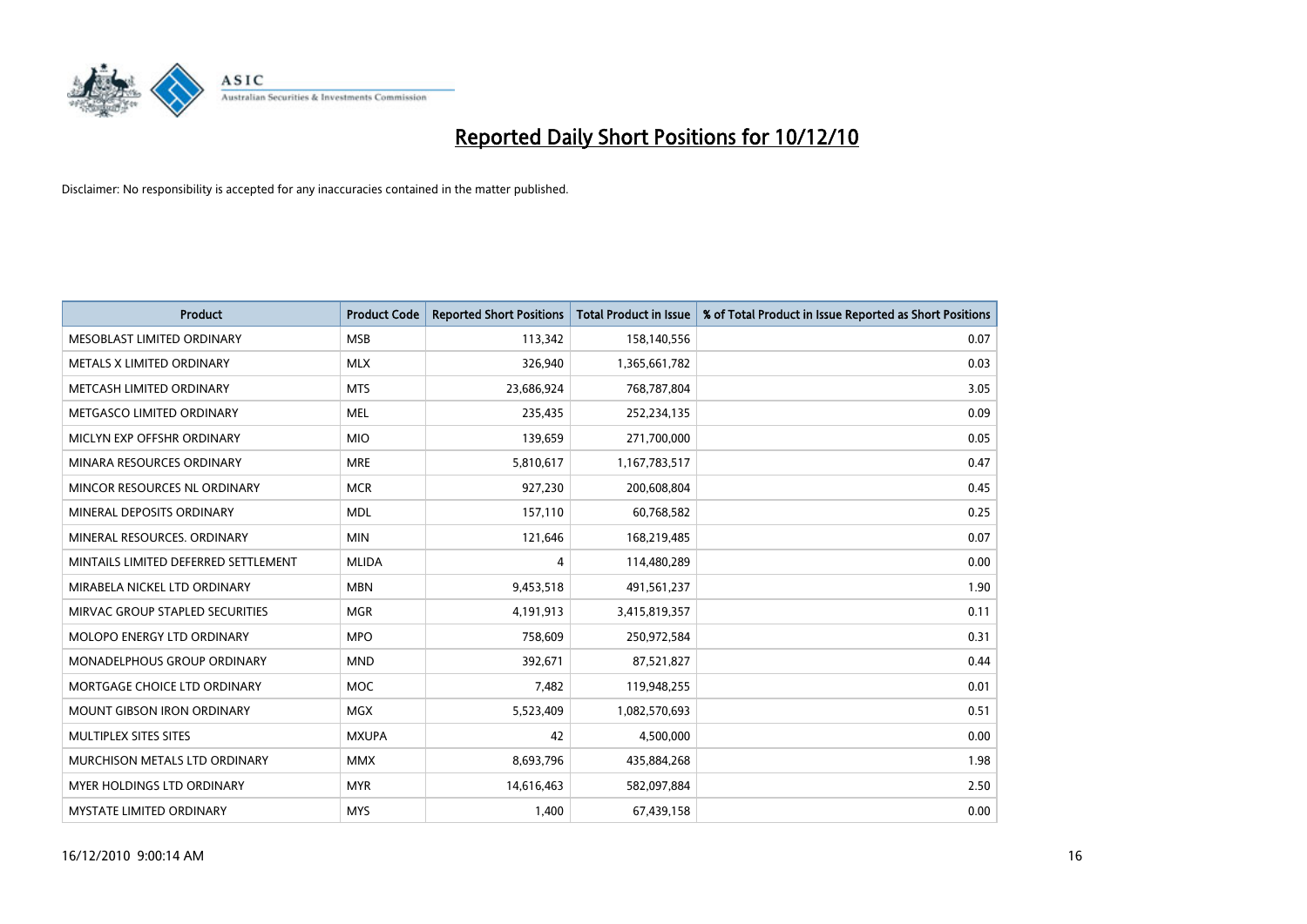

| <b>Product</b>                | <b>Product Code</b> | <b>Reported Short Positions</b> | <b>Total Product in Issue</b> | % of Total Product in Issue Reported as Short Positions |
|-------------------------------|---------------------|---------------------------------|-------------------------------|---------------------------------------------------------|
| NATIONAL AUST. BANK ORDINARY  | <b>NAB</b>          | 10,626,431                      | 2,137,640,047                 | 0.49                                                    |
| NATURAL FUEL LIMITED ORDINARY | <b>NFL</b>          |                                 | 721,912                       | 0.00                                                    |
| NAVITAS LIMITED ORDINARY      | <b>NVT</b>          | 2,065,306                       | 342,450,567                   | 0.61                                                    |
| NEPTUNE MARINE ORDINARY       | <b>NMS</b>          | 2,024,949                       | 442,245,734                   | 0.45                                                    |
| NEW HOPE CORPORATION ORDINARY | <b>NHC</b>          | 613,993                         | 830,230,549                   | 0.08                                                    |
| NEWCREST MINING ORDINARY      | <b>NCM</b>          | 3,537,008                       | 765,211,675                   | 0.42                                                    |
| NEWS CORP A NON-VOTING CDI    | <b>NWSLV</b>        | 297,282                         | 1,828,204,254                 | 0.02                                                    |
| NEWS CORP B VOTING CDI        | <b>NWS</b>          | 8,017,762                       | 798,520,953                   | 1.00                                                    |
| NEXBIS LIMITED ORDINARY       | <b>NBS</b>          | 63,733                          | 798,356,704                   | 0.01                                                    |
| NEXUS ENERGY LIMITED ORDINARY | <b>NXS</b>          | 4,963,376                       | 1,020,257,304                 | 0.49                                                    |
| NIB HOLDINGS LIMITED ORDINARY | <b>NHF</b>          | 4,911                           | 468,215,782                   | 0.00                                                    |
| NICK SCALI LIMITED ORDINARY   | <b>NCK</b>          | 35,846                          | 81,000,000                    | 0.04                                                    |
| NIDO PETROLEUM ORDINARY       | <b>NDO</b>          | 63,244                          | 1,340,630,321                 | 0.00                                                    |
| NKWE PLATINUM 10C US COMMON   | <b>NKP</b>          | 353,796                         | 559,651,184                   | 0.07                                                    |
| NORTHERN CREST ORDINARY       | <b>NOC</b>          | 24,345                          | 116,074,781                   | 0.02                                                    |
| NORTHERN IRON LTD ORDINARY    | <b>NFE</b>          | 1,343,307                       | 336,084,863                   | 0.40                                                    |
| NOVOGEN LIMITED ORDINARY      | <b>NRT</b>          | 56,449                          | 102,125,894                   | 0.06                                                    |
| NRW HOLDINGS LIMITED ORDINARY | <b>NWH</b>          | 3,050,412                       | 251,223,000                   | 1.20                                                    |
| NUFARM LIMITED ORDINARY       | <b>NUF</b>          | 4,754,442                       | 261,775,731                   | 1.82                                                    |
| NUPLEX INDUSTRIES ORDINARY    | <b>NPX</b>          | 77,095                          | 195,060,783                   | 0.04                                                    |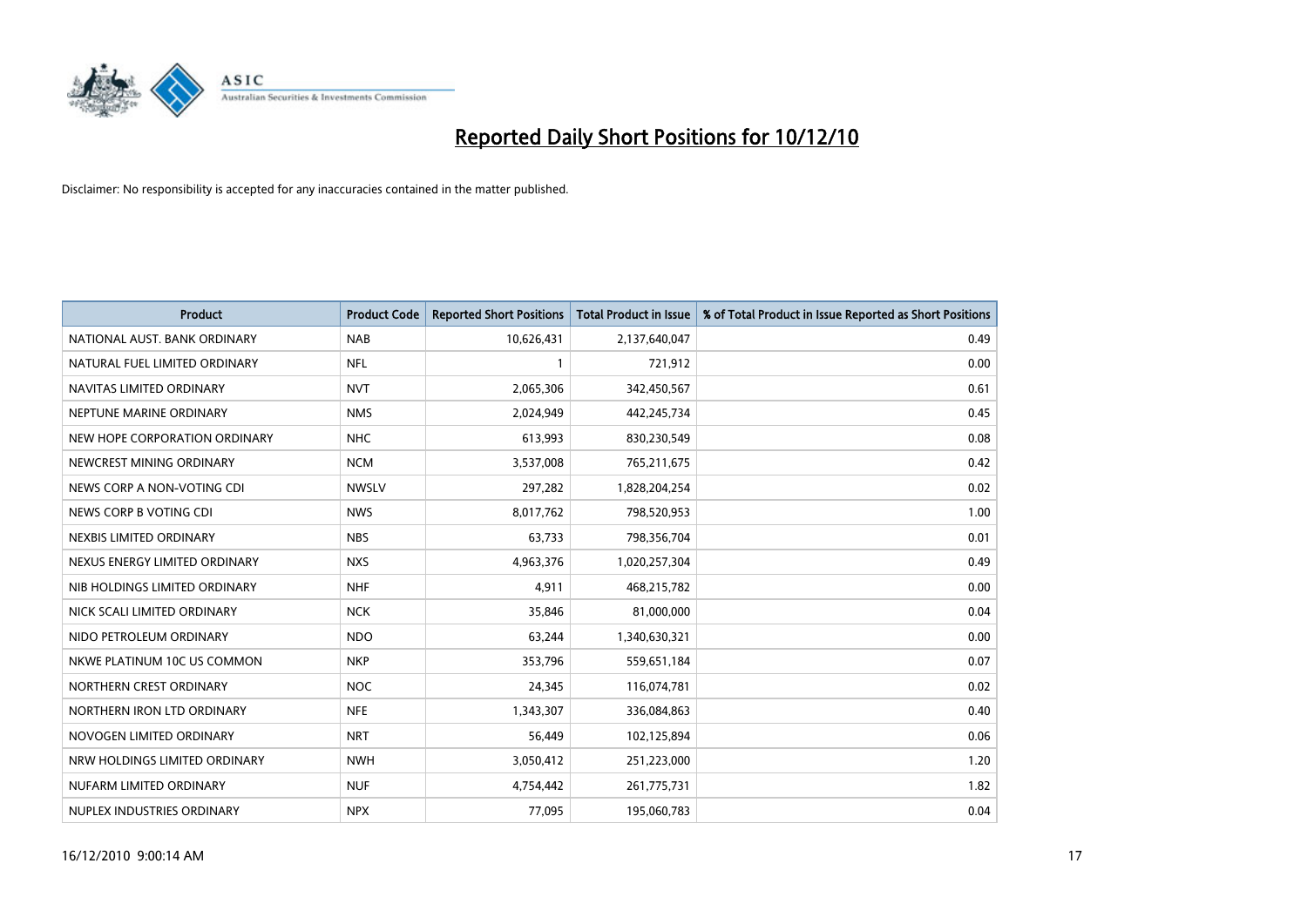

| <b>Product</b>                          | <b>Product Code</b> | <b>Reported Short Positions</b> | <b>Total Product in Issue</b> | % of Total Product in Issue Reported as Short Positions |
|-----------------------------------------|---------------------|---------------------------------|-------------------------------|---------------------------------------------------------|
| NYOTA MINERALS LTD ORDINARY             | <b>NYO</b>          | 26,500                          | 453,310,583                   | 0.01                                                    |
| OAKTON LIMITED ORDINARY                 | <b>OKN</b>          | 538,227                         | 93,674,235                    | 0.57                                                    |
| OCEANAGOLD CORP. CHESS DEPOSITARY INT   | <b>OGC</b>          | 34,131                          | 261,934,278                   | 0.01                                                    |
| OCEANIA CAPITAL LTD ORDINARY            | <b>OCP</b>          | 2,500                           | 91,921,295                    | 0.00                                                    |
| OIL SEARCH LTD ORDINARY                 | OSH                 | 9,584,690                       | 1,312,888,303                 | 0.72                                                    |
| OILEX LTD ORDINARY                      | <b>OEX</b>          | 27,000                          | 220,074,885                   | 0.01                                                    |
| OM HOLDINGS LIMITED ORDINARY            | OMH                 | 1,836,772                       | 503,085,150                   | 0.37                                                    |
| <b>ONESTEEL LIMITED ORDINARY</b>        | <b>OST</b>          | 2,242,916                       | 1,334,683,421                 | 0.16                                                    |
| ORICA LIMITED ORDINARY                  | ORI                 | 1,090,063                       | 362,100,430                   | 0.29                                                    |
| ORIGIN ENERGY ORDINARY                  | <b>ORG</b>          | 7,312,889                       | 884,717,512                   | 0.79                                                    |
| OROCOBRE LIMITED ORDINARY               | <b>ORE</b>          | 120,332                         | 91,181,996                    | 0.13                                                    |
| OROTONGROUP LIMITED ORDINARY            | ORL                 | 2,041                           | 40,880,902                    | 0.00                                                    |
| OTTO ENERGY LIMITED ORDINARY            | <b>OEL</b>          | 109,204                         | 1,134,540,071                 | 0.01                                                    |
| OZ MINERALS ORDINARY                    | OZL                 | 19,862,303                      | 3,238,546,504                 | 0.59                                                    |
| <b>PACIFIC BRANDS ORDINARY</b>          | <b>PBG</b>          | 3,637,361                       | 931,386,248                   | 0.40                                                    |
| PALADIN ENERGY LTD ORDINARY             | <b>PDN</b>          | 19,582,207                      | 725,357,086                   | 2.69                                                    |
| PANAUST LIMITED ORDINARY                | <b>PNA</b>          | 7,885,528                       | 2,955,176,819                 | 0.25                                                    |
| PANORAMIC RESOURCES ORDINARY            | PAN                 | 925,562                         | 206,087,842                   | 0.45                                                    |
| PAPERLINX LIMITED ORDINARY              | <b>PPX</b>          | 10,930,592                      | 603,580,761                   | 1.81                                                    |
| PAPERLINX SPS TRUST STEP UP PERP. PREF. | <b>PXUPA</b>        | 10,000                          | 2,850,000                     | 0.35                                                    |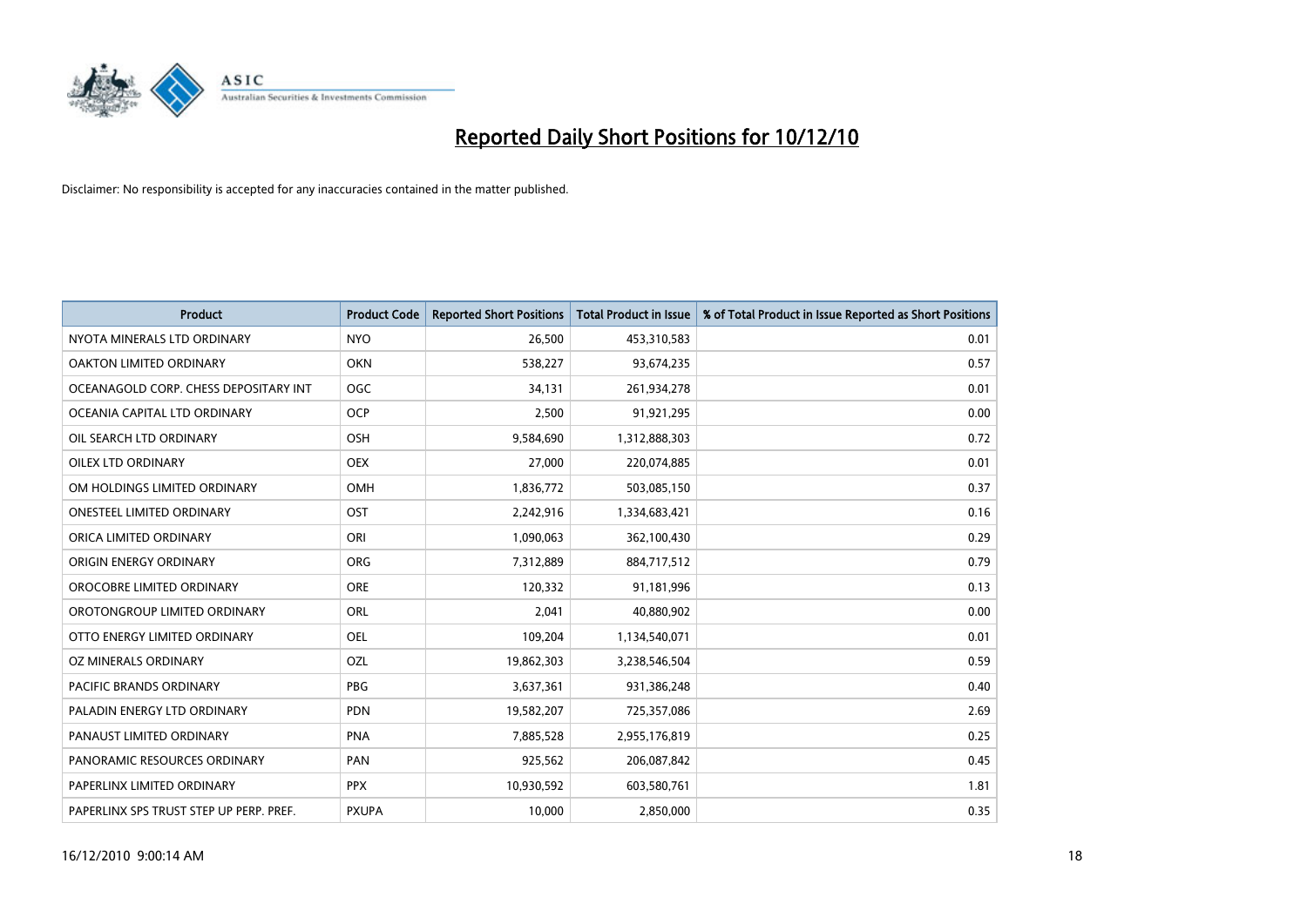

| Product                       | <b>Product Code</b> | <b>Reported Short Positions</b> | <b>Total Product in Issue</b> | % of Total Product in Issue Reported as Short Positions |
|-------------------------------|---------------------|---------------------------------|-------------------------------|---------------------------------------------------------|
| PATTIES FOODS LTD ORDINARY    | PFL                 |                                 | 138,908,853                   | 0.00                                                    |
| PEAK RESOURCES ORDINARY       | <b>PEK</b>          | 197,955                         | 130,130,157                   | 0.15                                                    |
| PEET LIMITED ORDINARY         | <b>PPC</b>          | 219,810                         | 302,965,804                   | 0.07                                                    |
| PENINSULA ENERGY LTD ORDINARY | <b>PEN</b>          | 5,000                           | 1,642,189,656                 | 0.00                                                    |
| PERILYA LIMITED ORDINARY      | PEM                 | 742,898                         | 526,075,563                   | 0.14                                                    |
| PERPETUAL LIMITED ORDINARY    | PPT                 | 1,973,764                       | 44,140,166                    | 4.50                                                    |
| PERSEUS MINING LTD ORDINARY   | PRU                 | 500,018                         | 421,817,088                   | 0.11                                                    |
| PETSEC ENERGY ORDINARY        | <b>PSA</b>          | 223,332                         | 231,283,622                   | 0.10                                                    |
| PHARMAXIS LTD ORDINARY        | <b>PXS</b>          | 1,214,039                       | 226,106,434                   | 0.55                                                    |
| PHOTON GROUP LTD ORDINARY     | PGA                 | 250,510                         | 1,540,543,357                 | 0.02                                                    |
| PIKE RIVER COAL ORDINARY      | <b>PRC</b>          | 257,595                         | 405,513,933                   | 0.06                                                    |
| PLATINUM ASSET ORDINARY       | <b>PTM</b>          | 2,781,807                       | 561,347,878                   | 0.49                                                    |
| PLATINUM AUSTRALIA ORDINARY   | <b>PLA</b>          | 16,082,917                      | 368,172,255                   | 4.38                                                    |
| PLATINUM CAPITAL LTD ORDINARY | <b>PMC</b>          |                                 | 163,732,888                   | 0.00                                                    |
| PLUTON RESOURCES ORDINARY     | PLV                 | 35,073                          | 179,457,362                   | 0.02                                                    |
| PMP LIMITED ORDINARY          | <b>PMP</b>          | 81,274                          | 335,338,483                   | 0.01                                                    |
| PORT BOUVARD LIMITED ORDINARY | PBD                 | 6,754                           | 593,868,295                   | 0.00                                                    |
| PREMIER INVESTMENTS ORDINARY  | <b>PMV</b>          | 163,476                         | 155,030,045                   | 0.11                                                    |
| PREMIUM INVESTORS ORDINARY    | <b>PRV</b>          | 4,141                           | 94,863,265                    | 0.00                                                    |
| PRIMARY HEALTH CARE ORDINARY  | PRY                 | 12,938,153                      | 496,043,188                   | 2.61                                                    |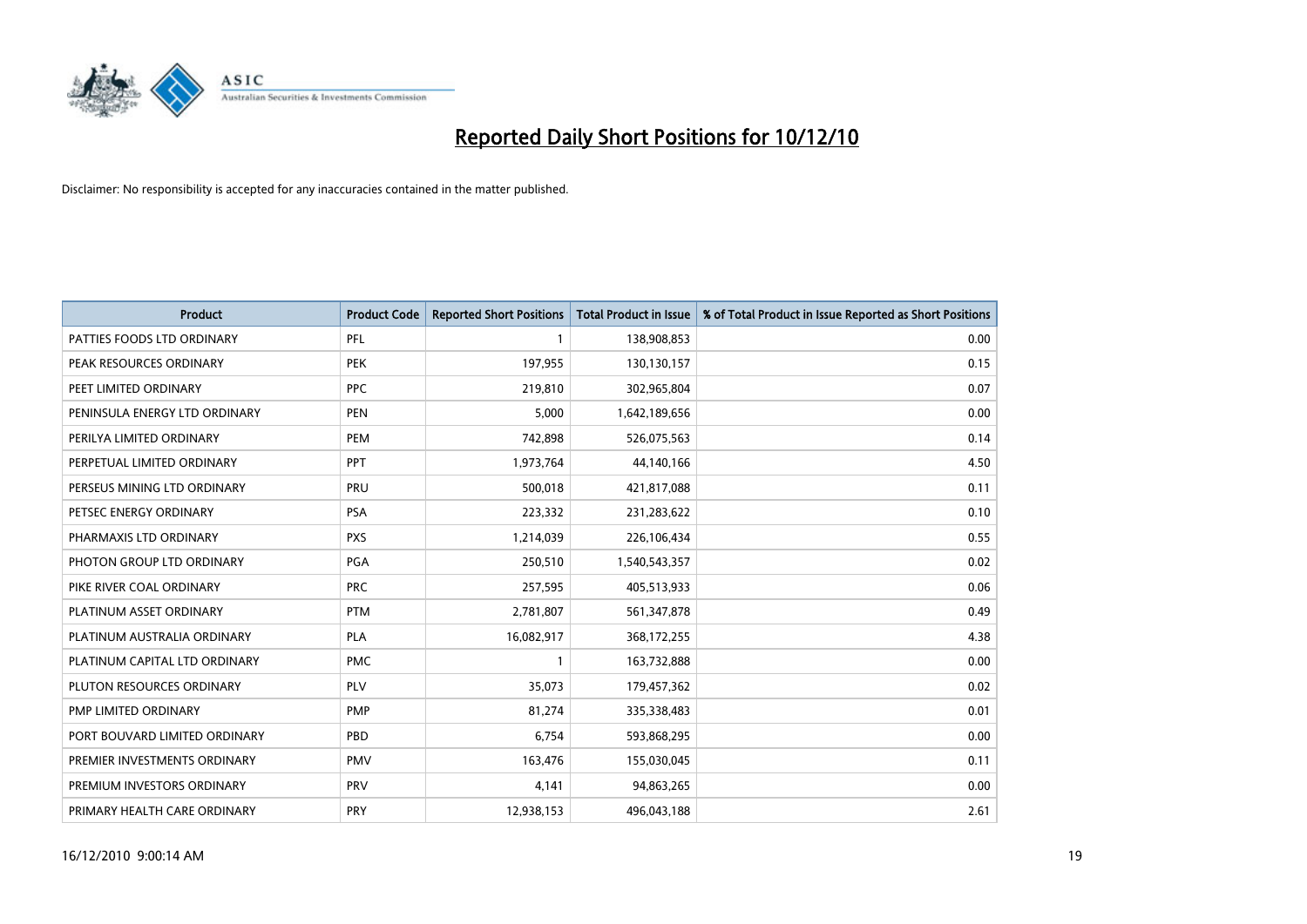

| Product                              | <b>Product Code</b> | <b>Reported Short Positions</b> | <b>Total Product in Issue</b> | % of Total Product in Issue Reported as Short Positions |
|--------------------------------------|---------------------|---------------------------------|-------------------------------|---------------------------------------------------------|
| PRIME INFR GROUP. STAPLED SECURITIES | PIH                 | 837,199                         | 351,776,795                   | 0.24                                                    |
| PRIME MEDIA GRP LTD ORDINARY         | <b>PRT</b>          | 2                               | 366,330,303                   | 0.00                                                    |
| PRIMEAG AUSTRALIA ORDINARY           | PAG                 | 311,454                         | 150,569,976                   | 0.21                                                    |
| PROGEN PHARMACEUTIC ORDINARY         | <b>PGL</b>          | 151,596                         | 24,709,097                    | 0.61                                                    |
| PROGRAMMED ORDINARY                  | <b>PRG</b>          | 481,326                         | 118,169,908                   | 0.42                                                    |
| PSIVIDA CORP CDI 1:1                 | <b>PVA</b>          | 6,878                           | 7,752,716                     | 0.09                                                    |
| <b>QANTAS AIRWAYS ORDINARY</b>       | <b>QAN</b>          | 25,014,761                      | 2,265,123,620                 | 1.11                                                    |
| OBE INSURANCE GROUP ORDINARY         | <b>OBE</b>          | 22,579,423                      | 1,051,620,743                 | 2.14                                                    |
| OR NATIONAL LIMITED ORDINARY         | <b>ORN</b>          | 18,082,279                      | 2,440,000,000                 | 0.73                                                    |
| RAMELIUS RESOURCES ORDINARY          | <b>RMS</b>          | 92,899                          | 291,208,795                   | 0.03                                                    |
| RAMSAY HEALTH CARE ORDINARY          | <b>RHC</b>          | 2,160,119                       | 202,081,252                   | 1.06                                                    |
| RANGE RESOURCES LTD ORDINARY         | <b>RRS</b>          | 75,000                          | 1,192,102,885                 | 0.01                                                    |
| <b>RCR TOMLINSON ORDINARY</b>        | <b>RCR</b>          | 68,067                          | 131,892,672                   | 0.05                                                    |
| <b>REA GROUP ORDINARY</b>            | <b>REA</b>          | 114,928                         | 129,691,280                   | 0.08                                                    |
| <b>RED FORK ENERGY ORDINARY</b>      | <b>RFE</b>          | 7.696                           | 139,535,000                   | 0.01                                                    |
| <b>REDFLEX HOLDINGS ORDINARY</b>     | <b>RDF</b>          | 858                             | 110,345,599                   | 0.00                                                    |
| REED RESOURCES LTD ORDINARY          | <b>RDR</b>          | 268,205                         | 192,271,768                   | 0.14                                                    |
| REGIS RESOURCES ORDINARY             | <b>RRL</b>          | 1,187,084                       | 429,579,834                   | 0.27                                                    |
| RESMED INC CDI 10:1                  | <b>RMD</b>          | 7,911,712                       | 1,516,163,980                 | 0.52                                                    |
| RESOLUTE MINING ORDINARY             | <b>RSG</b>          | 4,092,622                       | 451,648,787                   | 0.90                                                    |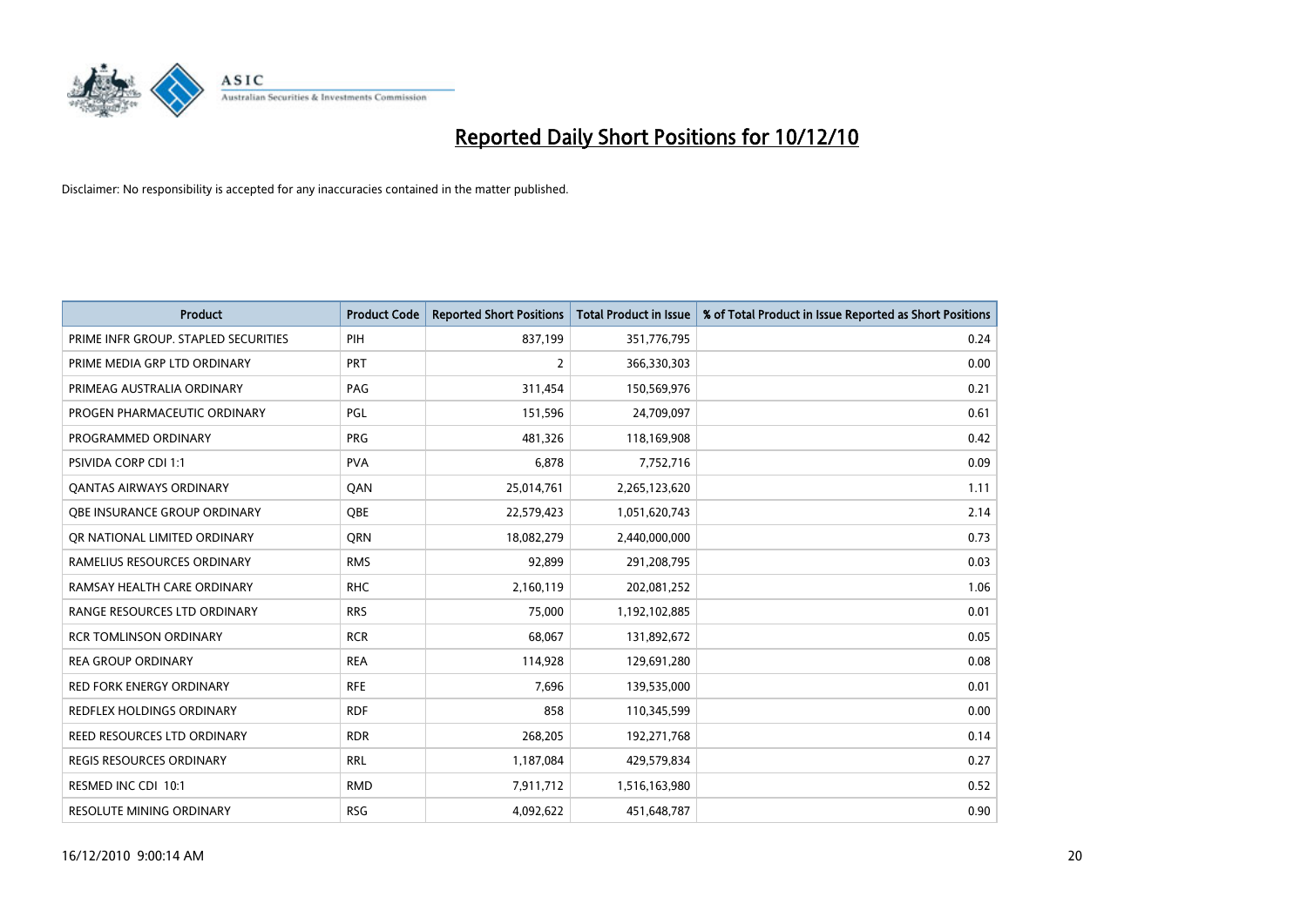

| <b>Product</b>                      | <b>Product Code</b> | <b>Reported Short Positions</b> | Total Product in Issue | % of Total Product in Issue Reported as Short Positions |
|-------------------------------------|---------------------|---------------------------------|------------------------|---------------------------------------------------------|
| <b>RESOURCE GENERATION ORDINARY</b> | <b>RES</b>          | 470,265                         | 211,300,530            | 0.21                                                    |
| REVERSE CORP LIMITED ORDINARY       | <b>REF</b>          | 25,141                          | 92,382,175             | 0.03                                                    |
| REX MINERALS LIMITED ORDINARY       | <b>RXM</b>          | 113,433                         | 150,284,460            | 0.07                                                    |
| RHG LIMITED ORDINARY                | <b>RHG</b>          | 366,422                         | 318,745,978            | 0.11                                                    |
| <b>RIDLEY CORPORATION ORDINARY</b>  | <b>RIC</b>          | 53,966                          | 307,817,071            | 0.02                                                    |
| RIO TINTO LIMITED ORDINARY          | <b>RIO</b>          | 18,184,955                      | 435,758,720            | 4.16                                                    |
| <b>RIVERCITY MOTORWAY STAPLED</b>   | <b>RCY</b>          | 400.208                         | 957,010,115            | 0.04                                                    |
| RIVERSDALE MINING ORDINARY          | <b>RIV</b>          | 1,285,163                       | 236,546,188            | 0.53                                                    |
| ROBUST RESOURCES ORDINARY           | <b>ROL</b>          | 106,981                         | 74,974,326             | 0.14                                                    |
| ROC OIL COMPANY ORDINARY            | <b>ROC</b>          | 3,006,743                       | 713,154,560            | 0.43                                                    |
| SAI GLOBAL LIMITED ORDINARY         | SAI                 | 214,063                         | 197,905,160            | 0.09                                                    |
| SALMAT LIMITED ORDINARY             | <b>SLM</b>          | 79,570                          | 159,241,983            | 0.05                                                    |
| SAMSON OIL & GAS LTD ORDINARY       | <b>SSN</b>          | 390,000                         | 1,664,588,164          | 0.02                                                    |
| SANDFIRE RESOURCES ORDINARY         | <b>SFR</b>          | 99,001                          | 142,537,496            | 0.07                                                    |
| <b>SANTOS LTD ORDINARY</b>          | <b>STO</b>          | 3,737,010                       | 834,147,456            | 0.44                                                    |
| SARACEN MINERAL ORDINARY            | SAR                 | 182,631                         | 492,151,415            | 0.04                                                    |
| SEDGMAN LIMITED ORDINARY            | <b>SDM</b>          | 172,410                         | 207,997,898            | 0.08                                                    |
| SEEK LIMITED ORDINARY               | <b>SEK</b>          | 4,699,299                       | 336,584,488            | 1.38                                                    |
| SENETAS CORPORATION ORDINARY        | <b>SEN</b>          | 756,999                         | 461,522,263            | 0.16                                                    |
| SERVCORP LIMITED ORDINARY           | SRV                 | 152,480                         | 98,440,807             | 0.15                                                    |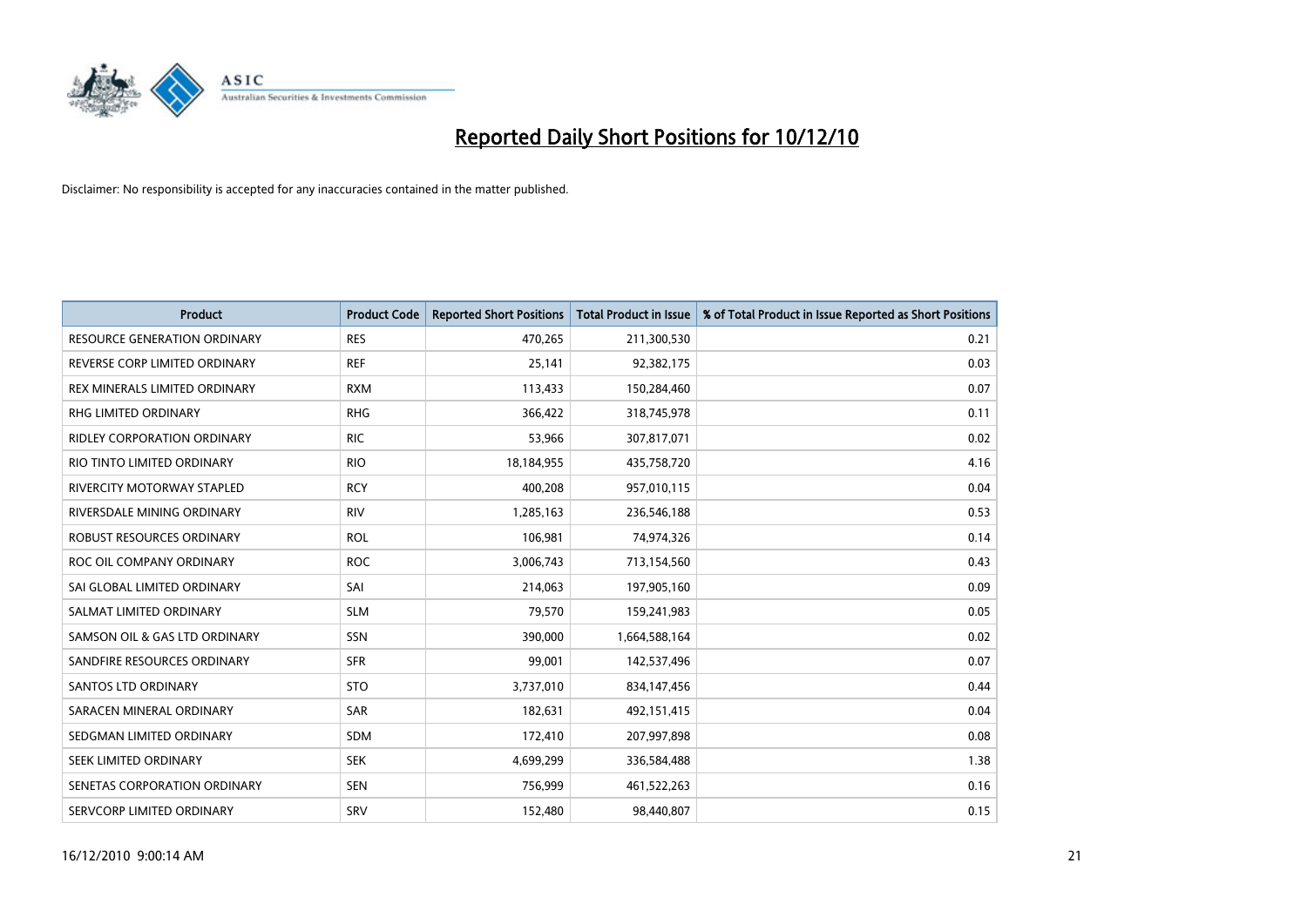

| <b>Product</b>                           | <b>Product Code</b> | <b>Reported Short Positions</b> | <b>Total Product in Issue</b> | % of Total Product in Issue Reported as Short Positions |
|------------------------------------------|---------------------|---------------------------------|-------------------------------|---------------------------------------------------------|
| SERVICE STREAM ORDINARY                  | <b>SSM</b>          | 344,663                         | 283,418,867                   | 0.12                                                    |
| SEVEN GROUP HOLDINGS ORDINARY            | <b>SVW</b>          | 171,322                         | 305,410,281                   | 0.05                                                    |
| SIGMA PHARMACEUTICAL ORDINARY            | <b>SIP</b>          | 11,414,126                      | 1,178,626,572                 | 0.97                                                    |
| SILEX SYSTEMS ORDINARY                   | <b>SLX</b>          | 338,465                         | 149,506,391                   | 0.21                                                    |
| SILVER LAKE RESOURCE ORDINARY            | <b>SLR</b>          | 204,026                         | 178,882,838                   | 0.12                                                    |
| SIMS METAL MGMT LTD ORDINARY             | SGM                 | 4,477,406                       | 204,740,467                   | 2.16                                                    |
| SINGAPORE TELECOMM. CHESS DEPOSITARY INT | <b>SGT</b>          | 3,906,298                       | 369,458,397                   | 1.07                                                    |
| SKILLED GROUP LTD ORDINARY               | <b>SKE</b>          | 126,634                         | 190,738,408                   | 0.06                                                    |
| SKY CITY ENTERTAIN. ORDINARY             | <b>SKC</b>          | 3,573,526                       | 575,114,687                   | 0.62                                                    |
| <b>SKY NETWORK ORDINARY</b>              | <b>SKT</b>          | 175,450                         | 389,139,785                   | 0.05                                                    |
| SMS MANAGEMENT, ORDINARY                 | <b>SMX</b>          | 30,575                          | 67,661,358                    | 0.05                                                    |
| SONIC HEALTHCARE ORDINARY                | <b>SHL</b>          | 5,763,953                       | 388,429,875                   | 1.50                                                    |
| SOUL PATTINSON (W.H) ORDINARY            | SOL                 | 325                             | 238,640,580                   | 0.00                                                    |
| SOUTH BOULDER MINES ORDINARY             | <b>STB</b>          | 13,281                          | 69,555,688                    | 0.02                                                    |
| SP AUSNET STAPLED SECURITIES             | <b>SPN</b>          | 6,966,775                       | 2,748,353,504                 | 0.24                                                    |
| SPARK INFRASTRUCTURE STAPLED SECURITIES  | SKI                 | 16,087,373                      | 1,326,734,264                 | 1.22                                                    |
| SPDR 200 FUND ETF UNITS                  | <b>STW</b>          | 4,693                           | 57,528,081                    | 0.01                                                    |
| SPECIALTY FASHION ORDINARY               | <b>SFH</b>          | 980,392                         | 191,268,264                   | 0.51                                                    |
| SPHERE MINERALS LTD ORDINARY             | <b>SPH</b>          | 7,507                           | 171,348,151                   | 0.00                                                    |
| SPOTLESS GROUP LTD ORDINARY              | <b>SPT</b>          | 1.470.004                       | 261,070,153                   | 0.57                                                    |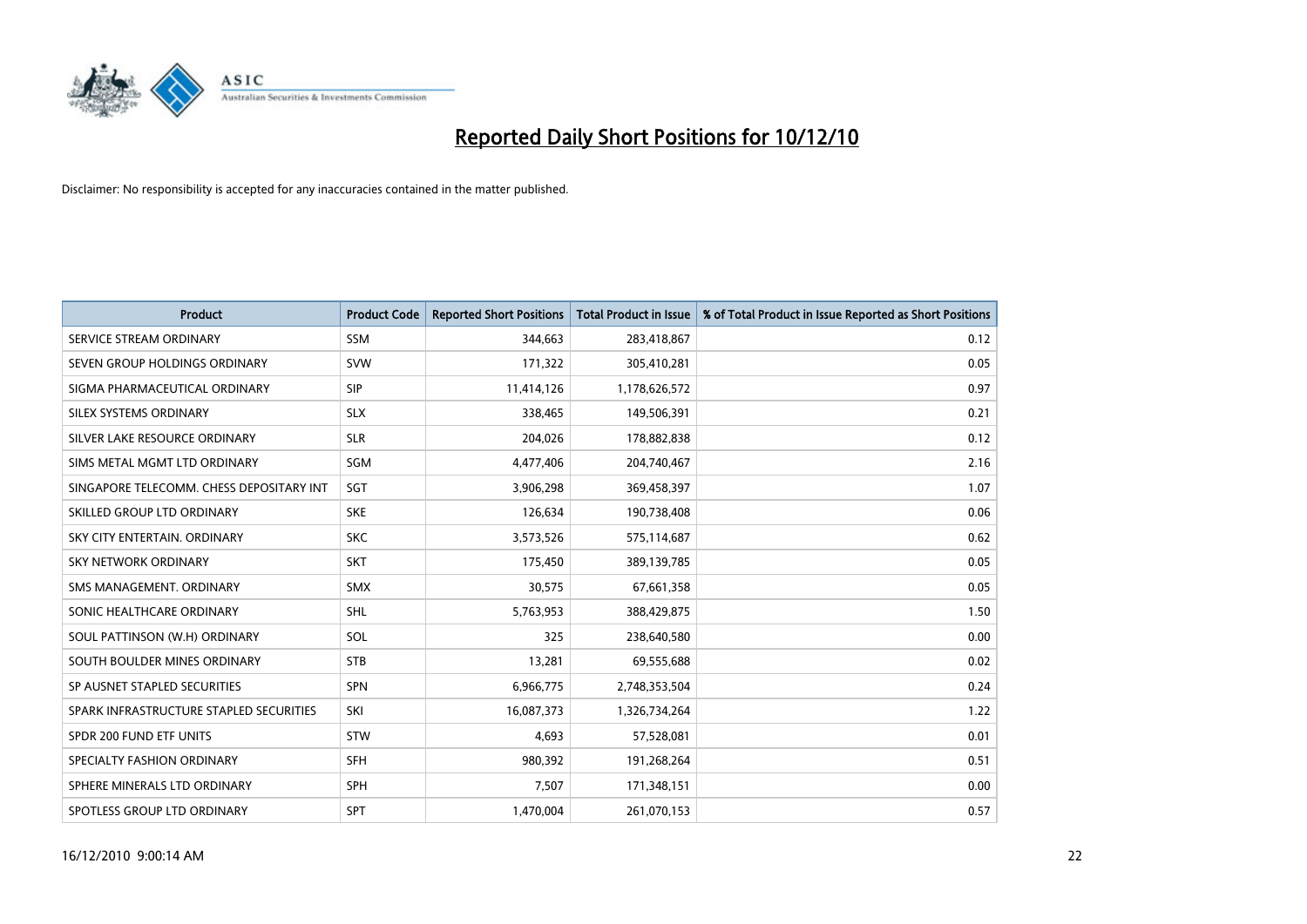

| Product                             | <b>Product Code</b> | <b>Reported Short Positions</b> | Total Product in Issue | % of Total Product in Issue Reported as Short Positions |
|-------------------------------------|---------------------|---------------------------------|------------------------|---------------------------------------------------------|
| ST BARBARA LIMITED ORDINARY         | <b>SBM</b>          | 3,415,411                       | 325,615,389            | 1.04                                                    |
| STAGING CONNECTIONS ORDINARY        | <b>STG</b>          | 2,917,189                       | 78,317,726             | 3.72                                                    |
| STANMORE COAL LTD ORDINARY          | <b>SMR</b>          | 17,231                          | 86,750,738             | 0.02                                                    |
| STARPHARMA HOLDINGS ORDINARY        | SPL                 | 1,564                           | 241,222,208            | 0.00                                                    |
| STH AMERICAN COR LTD ORDINARY       | SAY                 | 9,200                           | 233,651,371            | 0.00                                                    |
| STHN CROSS MEDIA ORDINARY           | <b>SXL</b>          | 446.841                         | 378,827,750            | 0.11                                                    |
| STOCKLAND UNITS/ORD STAPLED         | SGP                 | 10,127,409                      | 2,383,036,717          | 0.41                                                    |
| STRAITS RESOURCES ORDINARY          | <b>SRL</b>          | 1,942,659                       | 255,203,613            | 0.75                                                    |
| STW COMMUNICATIONS ORDINARY         | SGN                 | 333,868                         | 364,310,964            | 0.09                                                    |
| SUNCORP-METWAY, ORDINARY            | <b>SUN</b>          | 5,986,520                       | 1,281,390,524          | 0.46                                                    |
| SUNDANCE RESOURCES ORDINARY         | SDL                 | 12,505,587                      | 2,709,995,932          | 0.47                                                    |
| SUNLAND GROUP LTD ORDINARY          | <b>SDG</b>          | 52,805                          | 229,902,096            | 0.01                                                    |
| SUPER RET REP LTD ORDINARY          | <b>SUL</b>          | 95,487                          | 128,902,619            | 0.08                                                    |
| SWICK MINING ORDINARY               | <b>SWK</b>          | 1,548                           | 236,724,970            | 0.00                                                    |
| SYMEX HOLDINGS ORDINARY             | SYM                 | 6,633                           | 125,037,628            | 0.01                                                    |
| TABCORP HOLDINGS LTD ORDINARY       | <b>TAH</b>          | 2,310,251                       | 684,918,140            | 0.35                                                    |
| <b>TALENT2 INTERNATION ORDINARY</b> | <b>TWO</b>          | 7                               | 141,671,625            | 0.00                                                    |
| TANAMI GOLD NL ORDINARY             | <b>TAM</b>          | 44,018                          | 260,947,676            | 0.02                                                    |
| TAP OIL LIMITED ORDINARY            | <b>TAP</b>          | 141,292                         | 240,967,311            | 0.06                                                    |
| TASSAL GROUP LIMITED ORDINARY       | <b>TGR</b>          | 173,804                         | 146,304,404            | 0.11                                                    |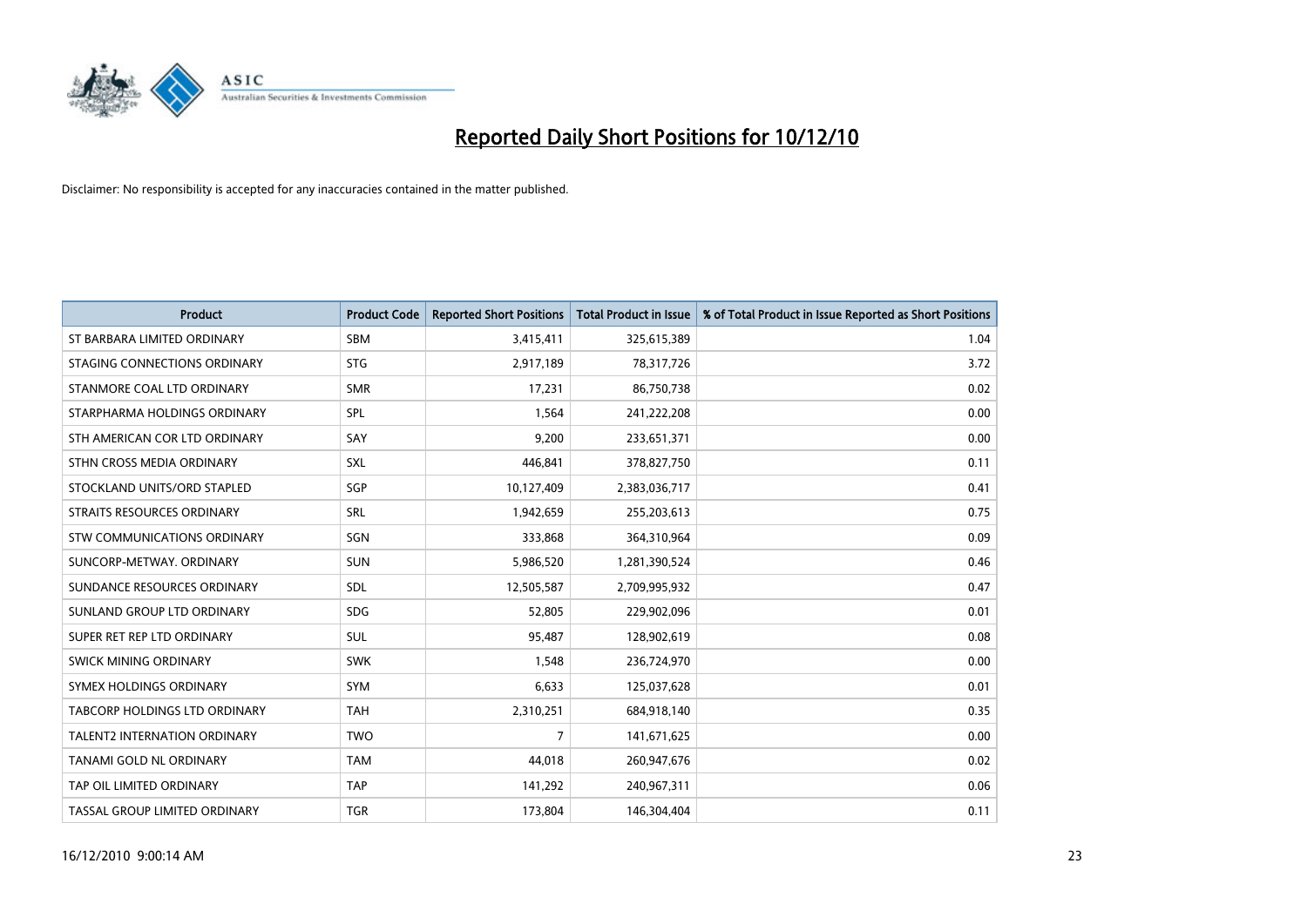

| <b>Product</b>                       | <b>Product Code</b> | <b>Reported Short Positions</b> | Total Product in Issue | % of Total Product in Issue Reported as Short Positions |
|--------------------------------------|---------------------|---------------------------------|------------------------|---------------------------------------------------------|
| <b>TATTS GROUP LTD ORDINARY</b>      | <b>TTS</b>          | 5,800,659                       | 1,300,888,465          | 0.44                                                    |
| TELECOM CORPORATION ORDINARY         | <b>TEL</b>          | 14,659,503                      | 1,924,581,727          | 0.73                                                    |
| <b>TELSTRA CORPORATION, ORDINARY</b> | <b>TLS</b>          | 10,480,513                      | 12,443,074,357         | 0.07                                                    |
| TEN NETWORK HOLDINGS ORDINARY        | <b>TEN</b>          | 16,131,890                      | 1,045,236,720          | 1.55                                                    |
| TERANGA GOLD CORP CDI 1:1            | <b>TGZ</b>          | 71,972                          | 163,777,979            | 0.04                                                    |
| TFS CORPORATION LTD ORDINARY         | <b>TFC</b>          | 63,054                          | 227,360,909            | 0.02                                                    |
| THE REJECT SHOP ORDINARY             | <b>TRS</b>          | 338,670                         | 26,033,570             | 1.31                                                    |
| THOR MINING PLC CHESS DEPOSITARY     | <b>THR</b>          | 2,307                           | 288,754,017            | 0.00                                                    |
| THORN GROUP LIMITED ORDINARY         | <b>TGA</b>          | 2,361                           | 129,459,770            | 0.00                                                    |
| THUNDELARRA EXPLOR, ORDINARY         | <b>THX</b>          | 1,648                           | 153,412,482            | 0.00                                                    |
| TIGER RESOURCES ORDINARY             | <b>TGS</b>          | 200,004                         | 596,873,151            | 0.04                                                    |
| TIMBERCORP LIMITED ORDINARY          | <b>TIM</b>          | 90,074                          | 352,071,429            | 0.02                                                    |
| <b>TISHMAN SPEYER UNITS</b>          | <b>TSO</b>          | 63,927                          | 338,440,904            | 0.01                                                    |
| TNG LIMITED ORDINARY                 | <b>TNG</b>          | 4,321                           | 258,055,076            | 0.00                                                    |
| TOLL HOLDINGS LTD ORDINARY           | <b>TOL</b>          | 11,836,477                      | 706,577,616            | 1.68                                                    |
| TORO ENERGY LIMITED ORDINARY         | <b>TOE</b>          | 158,404                         | 964,936,676            | 0.01                                                    |
| <b>TOWER AUSTRALIA ORDINARY</b>      | <b>TAL</b>          | 345,045                         | 415,928,881            | 0.07                                                    |
| TOWER LIMITED ORDINARY               | <b>TWR</b>          | 690,447                         | 260,631,787            | 0.26                                                    |
| TOX FREE SOLUTIONS ORDINARY          | <b>TOX</b>          | 90,798                          | 91,855,500             | 0.09                                                    |
| TPG TELECOM LIMITED ORDINARY         | <b>TPM</b>          | 3,277,873                       | 775,522,421            | 0.40                                                    |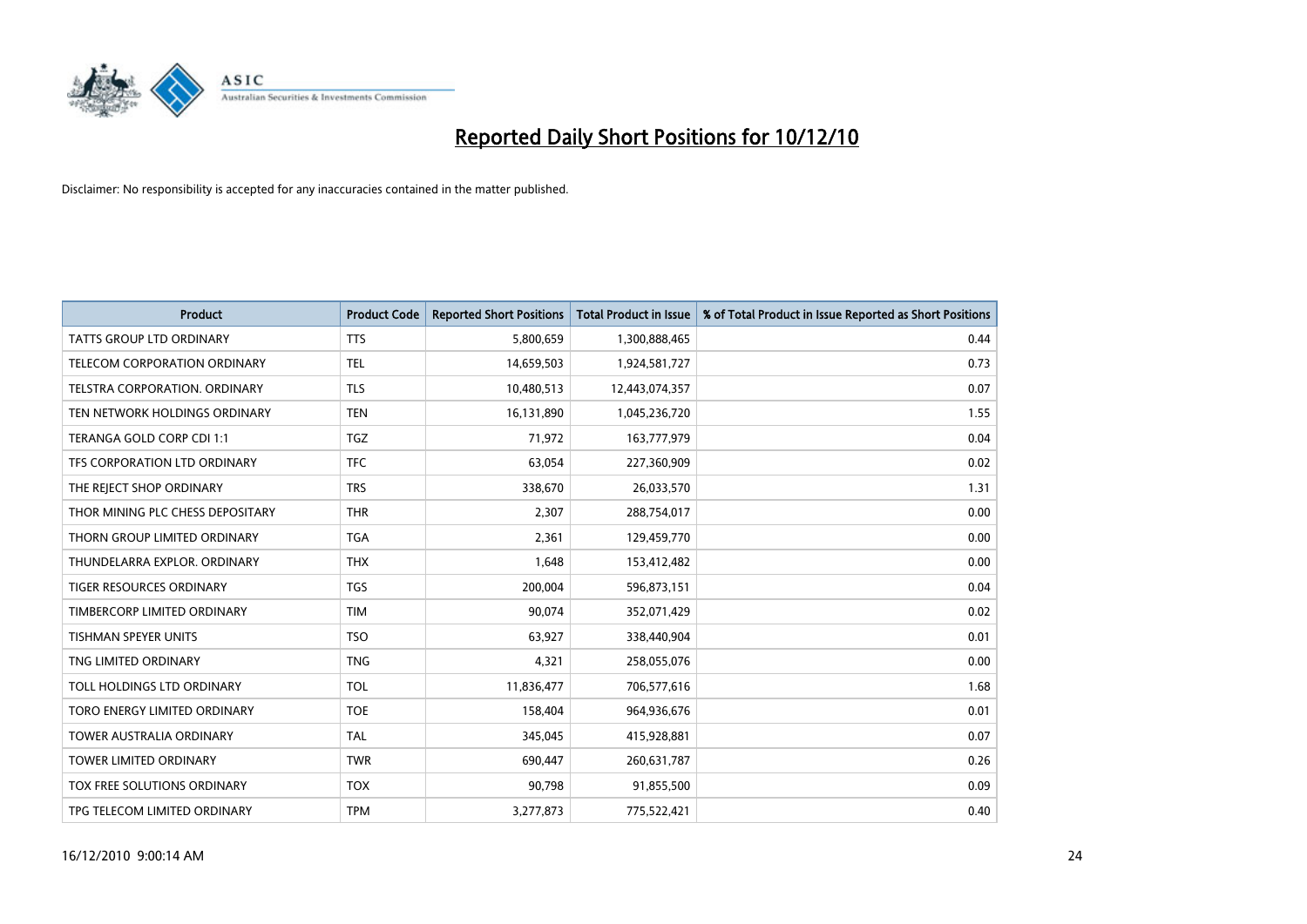

| <b>Product</b>                            | <b>Product Code</b> | <b>Reported Short Positions</b> | Total Product in Issue | % of Total Product in Issue Reported as Short Positions |
|-------------------------------------------|---------------------|---------------------------------|------------------------|---------------------------------------------------------|
| TRANSFIELD SERV INFR STAPLED SECURITIES   | <b>TSI</b>          | 209,212                         | 434,862,971            | 0.05                                                    |
| <b>TRANSFIELD SERVICES ORDINARY</b>       | <b>TSE</b>          | 3,391,247                       | 441,350,229            | 0.76                                                    |
| TRANSPACIFIC INDUST, ORDINARY             | <b>TPI</b>          | 10,794,727                      | 960,638,735            | 1.10                                                    |
| TRANSURBAN GROUP TRIPLE STAPLED SEC.      | <b>TCL</b>          | 4,923,451                       | 1,441,290,633          | 0.33                                                    |
| TRINITY GROUP STAPLED SECURITIES          | <b>TCO</b>          | 3,419                           | 231,701,539            | 0.00                                                    |
| TROY RESOURCES NL ORDINARY                | <b>TRY</b>          | 64,434                          | 87,474,323             | 0.07                                                    |
| UGL LIMITED ORDINARY                      | <b>UGL</b>          | 4,757,233                       | 166,028,705            | 2.86                                                    |
| UNILIFE CORPORATION CDI US PROHIBITED     | <b>UNS</b>          | 135,485                         | 267,725,963            | 0.04                                                    |
| UXC LIMITED ORDINARY                      | <b>UXC</b>          | 14,271                          | 305,789,718            | 0.00                                                    |
| VALAD PROPERTY GROUP STAPLED US PROHIBIT. | <b>VPG</b>          | 3,857,037                       | 115,108,116            | 3.35                                                    |
| <b>VDM GROUP LIMITED ORDINARY</b>         | <b>VMG</b>          | 11.116                          | 193,127,749            | 0.01                                                    |
| <b>VENTURE MINERALS ORDINARY</b>          | <b>VMS</b>          | 6,500                           | 220,943,592            | 0.00                                                    |
| <b>VILLAGE ROADSHOW LTD ORDINARY</b>      | <b>VRL</b>          | 450                             | 151,668,100            | 0.00                                                    |
| <b>VIRGIN BLUE HOLDINGS ORDINARY</b>      | <b>VBA</b>          | 6,888,503                       | 2,209,126,568          | 0.31                                                    |
| <b>VISION GROUP HLDGS ORDINARY</b>        | <b>VGH</b>          | 78,000                          | 72,771,187             | 0.11                                                    |
| <b>VITA GROUP LTD ORDINARY</b>            | <b>VTG</b>          | 75,190                          | 142,499,800            | 0.05                                                    |
| VITERRA INC CDI 1:1                       | <b>VTA</b>          | 4,177                           | 68,629,939             | 0.01                                                    |
| <b>WAREHOUSE GROUP ORDINARY</b>           | <b>WHS</b>          | 251,483                         | 311,195,868            | 0.08                                                    |
| <b>WATPAC LIMITED ORDINARY</b>            | <b>WTP</b>          | 57,499                          | 183,341,382            | 0.02                                                    |
| <b>WDS LIMITED ORDINARY</b>               | <b>WDS</b>          | 13,841                          | 143,107,458            | 0.01                                                    |